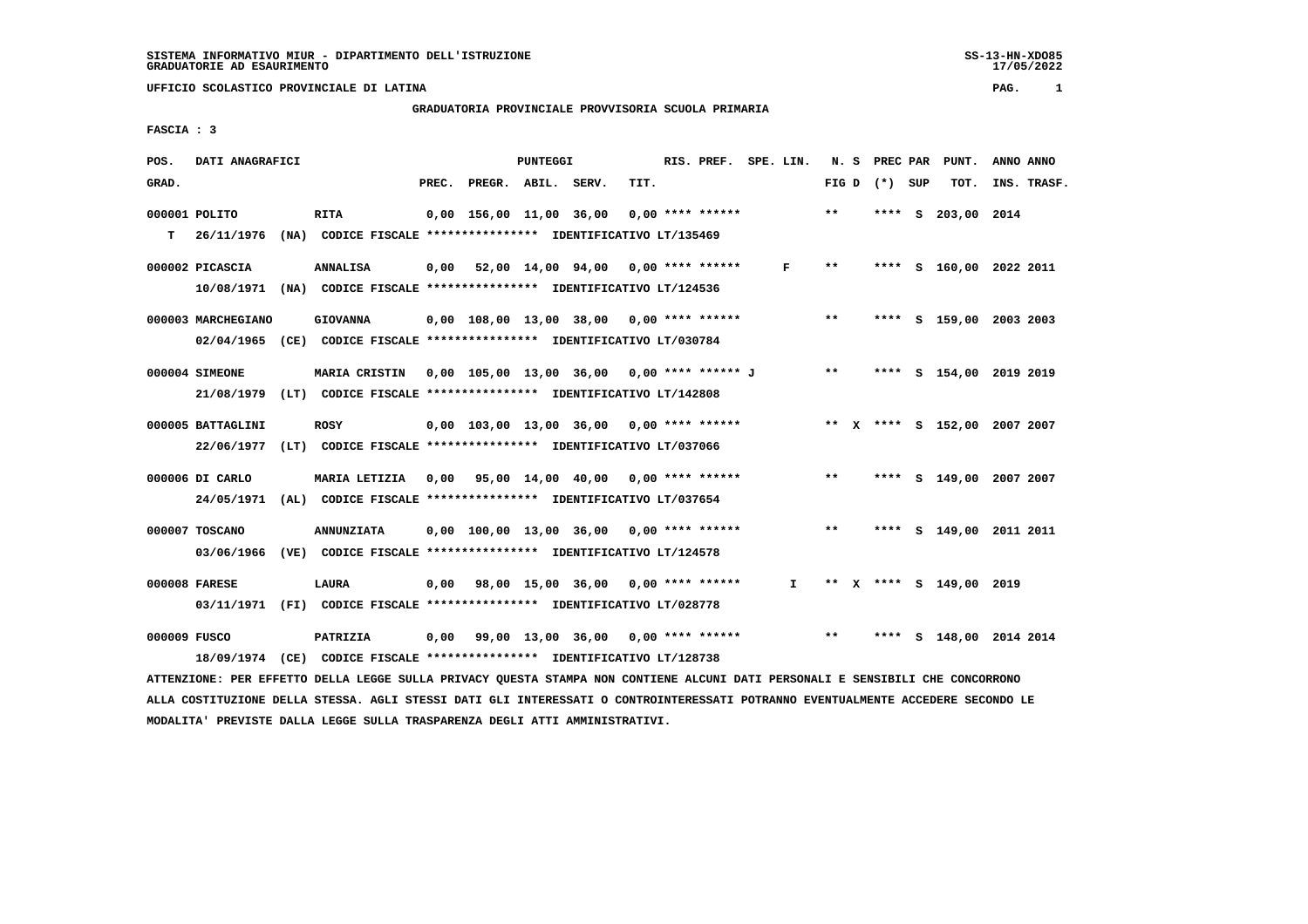# **GRADUATORIA PROVINCIALE PROVVISORIA SCUOLA PRIMARIA**

 **FASCIA : 3**

| POS.        | DATI ANAGRAFICI                                                                                 |                                                                                 |       |                    | PUNTEGGI |                                                       |      | RIS. PREF. SPE. LIN. |    |       | N. S PREC PAR   | PUNT.                        | ANNO ANNO |             |
|-------------|-------------------------------------------------------------------------------------------------|---------------------------------------------------------------------------------|-------|--------------------|----------|-------------------------------------------------------|------|----------------------|----|-------|-----------------|------------------------------|-----------|-------------|
| GRAD.       |                                                                                                 |                                                                                 | PREC. | PREGR. ABIL. SERV. |          |                                                       | TIT. |                      |    |       | FIG D $(*)$ SUP | TOT.                         |           | INS. TRASF. |
|             | 000010 D'ARIENZO<br>23/01/1965 (EE) CODICE FISCALE *************** IDENTIFICATIVO LT/020951     | <b>LORETANA</b>                                                                 | 0,00  |                    |          | 96,00 15,00 36,00                                     |      | $0.00$ **** ******   |    | $**$  |                 | **** S 147,00 2019           |           |             |
| 000011 LUPO | 23/05/1969 (FG) CODICE FISCALE *************** IDENTIFICATIVO LT/036866                         | MARIA ROSARIA                                                                   |       |                    |          | $0,00$ 96,00 14,00 36,00 0,00 **** ******             |      |                      |    | $***$ |                 | **** S 146,00 2019           |           |             |
| т           | 000012 GIAMPAOLO<br>02/04/1982 (LT) CODICE FISCALE **************** IDENTIFICATIVO LT/140841    | <b>ANNA</b>                                                                     |       |                    |          | $0,00$ 120,00 16,00 0,00 0,00 **** ******             |      |                      |    | $***$ | ****            | 136,00 2014                  |           |             |
|             | 000013 CAPORICCIO<br>27/01/1979 (LT) CODICE FISCALE *************** IDENTIFICATIVO LT/129936    | ANNA MARIA                                                                      |       |                    |          | $0,00$ $91,00$ $18,00$ $24,00$ $0,00$ **** ******     |      |                      | I. | **    |                 | **** S 133,00 2014           |           |             |
| T.          | 000014 FIORANI<br>06/06/1967 (LT) CODICE FISCALE *************** IDENTIFICATIVO LT/326486       | <b>ANTONELLA</b>                                                                |       |                    |          | $0,00$ $90,00$ $0,00$ $36,00$ $6,00$ $***$ **** ***** |      |                      |    | $***$ |                 | **** S 132,00 2022 2022      |           |             |
|             | 000015 LA NOCE<br>15/01/1975 (RM) CODICE FISCALE *************** IDENTIFICATIVO LT/035288       | <b>ANNAMRIA</b>                                                                 |       |                    |          | $0,00$ 83,00 12,00 36,00 0,00 **** ******             |      |                      |    | $***$ |                 | **** S 131,00 2005           |           |             |
|             | 000016 DI FRANCESCO<br>19/06/1976 (NA) CODICE FISCALE **************** IDENTIFICATIVO LT/035136 | CINZIA                                                                          |       |                    |          | $0.00$ 78.00 15.00 36.00 0.00 **** ******             |      |                      |    |       |                 | ** X **** S 129,00 2005 2005 |           |             |
|             | 000017 SPERANDEO<br>15/10/1970 (LT) CODICE FISCALE *************** IDENTIFICATIVO LT/028538     | <b>KATIA</b>                                                                    |       |                    |          | $0.00$ 76.00 13.00 36.00 0.00 **** ******             |      |                      |    | $***$ |                 | **** S 125,00 2007           |           |             |
| т           | 000018 SPAMPANATO<br>29/08/1980                                                                 | <b>ROSALIA</b><br>(NA) CODICE FISCALE **************** IDENTIFICATIVO LT/135477 |       |                    |          | $0.00$ 76.00 14.00 34.00 0.00 **** ******             |      |                      |    | $***$ |                 | **** S 124,00 2014           |           |             |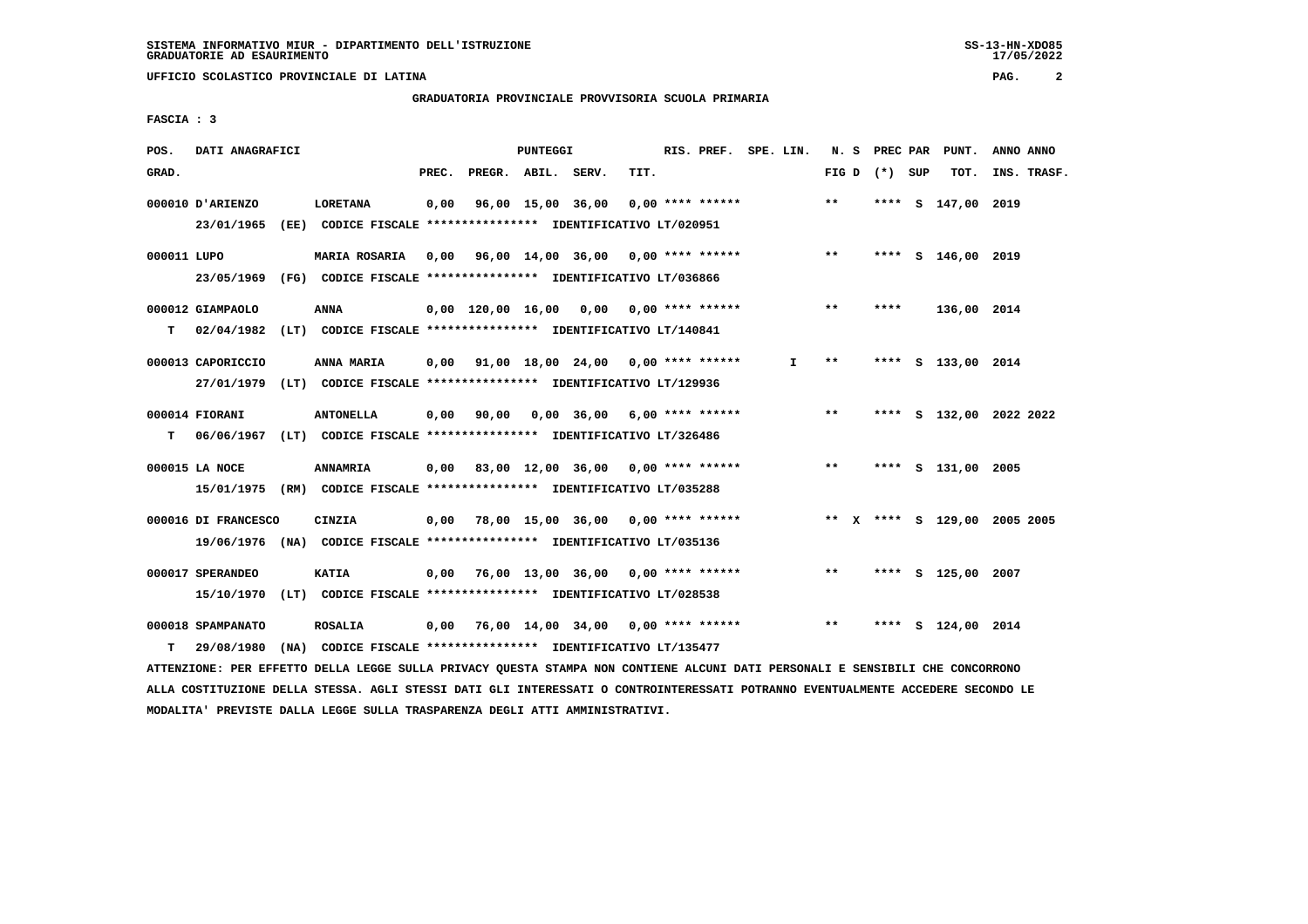# **GRADUATORIA PROVINCIALE PROVVISORIA SCUOLA PRIMARIA**

 **FASCIA : 3**

| POS.         | DATI ANAGRAFICI                                                                                                               |                   |       |                    | PUNTEGGI |                                                                          |      | RIS. PREF. SPE. LIN. |              |       |                 | N. S PREC PAR PUNT.     | ANNO ANNO   |  |
|--------------|-------------------------------------------------------------------------------------------------------------------------------|-------------------|-------|--------------------|----------|--------------------------------------------------------------------------|------|----------------------|--------------|-------|-----------------|-------------------------|-------------|--|
| GRAD.        |                                                                                                                               |                   | PREC. | PREGR. ABIL. SERV. |          |                                                                          | TIT. |                      |              |       | FIG D $(*)$ SUP | тот.                    | INS. TRASF. |  |
|              | 000019 MONTEFORTE                                                                                                             | TERESA MARIA      | 0,00  |                    |          | 57,00 13,00 48,00                                                        |      | 6,00 **** ******     |              | $***$ |                 | **** S 124,00 2014      |             |  |
|              | 11/01/1973 (CE) CODICE FISCALE **************** IDENTIFICATIVO LT/134658                                                      |                   |       |                    |          |                                                                          |      |                      |              |       |                 |                         |             |  |
| 000020 TULLI |                                                                                                                               | RITA DORIS        |       |                    |          | $0,00$ $72,00$ $15,00$ $36,00$ $0,00$ **** ******                        |      |                      |              | $***$ |                 | **** S 123,00 2014      |             |  |
|              | 29/03/1963 (LT) CODICE FISCALE *************** IDENTIFICATIVO LT/130077                                                       |                   |       |                    |          |                                                                          |      |                      |              |       |                 |                         |             |  |
|              | 000021 CERIMONIALE                                                                                                            | <b>FRANCA</b>     |       |                    |          | 0,00 68,00 12,00 36,00 0,00 **** ******                                  |      |                      |              | $***$ |                 | **** S 116,00 2002      |             |  |
|              | 06/06/1959 (LT) CODICE FISCALE *************** IDENTIFICATIVO LT/028479                                                       |                   |       |                    |          |                                                                          |      |                      |              |       |                 |                         |             |  |
|              | 000022 BIANCO                                                                                                                 | <b>DANIELA</b>    |       |                    |          | 0,00 65,00 15,00 36,00 0,00 **** ****** J                                |      |                      | $\mathbf{I}$ | $* *$ |                 | **** S 116,00 2022      |             |  |
|              | 28/10/1972 (LT) CODICE FISCALE *************** IDENTIFICATIVO LT/132439                                                       |                   |       |                    |          |                                                                          |      |                      |              |       |                 |                         |             |  |
|              | 000023 VERDOLOTTI                                                                                                             | <b>ANTONIETTA</b> |       |                    |          | $0,00$ 68,00 11,00 36,00 0,00 **** ******                                |      |                      |              | $***$ |                 | **** S 115,00 2022 2022 |             |  |
| т            | 30/08/1968 (CE) CODICE FISCALE **************** IDENTIFICATIVO LT/326481                                                      |                   |       |                    |          |                                                                          |      |                      |              |       |                 |                         |             |  |
|              | 000024 PACINI                                                                                                                 | <b>GIOVANNA</b>   |       |                    |          | $0,00$ 67,00 11,00 36,00 0,00 **** ****** J **                           |      |                      |              |       |                 | **** S 114,00 2022      |             |  |
| т            | 04/02/1967 (LT) CODICE FISCALE **************** IDENTIFICATIVO LT/130699                                                      |                   |       |                    |          |                                                                          |      |                      |              |       |                 |                         |             |  |
|              | 000025 FABOZZI                                                                                                                | <b>GABRIELLA</b>  |       |                    |          | 0,00 65,00 12,00 36,00 0,00 **** ****** * *** * **** \$ 113,00 2022 2022 |      |                      |              |       |                 |                         |             |  |
| т            | 12/12/1968 (EE) CODICE FISCALE *************** IDENTIFICATIVO LT/326465                                                       |                   |       |                    |          |                                                                          |      |                      |              |       |                 |                         |             |  |
|              | 000026 CROCITTO                                                                                                               | <b>LAURA</b>      |       |                    |          | $0,00$ $62,00$ $14,00$ $36,00$ $0,00$ $***$ $***$ $*$ $*$                |      |                      |              |       |                 | **** S 112,00 2014      |             |  |
| т            | 16/03/1974 (LT) CODICE FISCALE **************** IDENTIFICATIVO LT/133577                                                      |                   |       |                    |          |                                                                          |      |                      |              |       |                 |                         |             |  |
|              | 000027 BOCCIA                                                                                                                 | <b>SABRINA</b>    |       |                    |          | 0,00 27,00 41,00 36,00 6,00 **** ****** J I **                           |      |                      |              |       |                 | **** S 110,00 2014 2014 |             |  |
|              | 26/11/1985                                                                                                                    |                   |       |                    |          | (LT) CODICE FISCALE *************** IDENTIFICATIVO LT/128616             |      |                      |              |       |                 |                         |             |  |
|              | ATTENZIONE: PER EFFETTO DELLA LEGGE SULLA PRIVACY QUESTA STAMPA NON CONTIENE ALCUNI DATI PERSONALI E SENSIBILI CHE CONCORRONO |                   |       |                    |          |                                                                          |      |                      |              |       |                 |                         |             |  |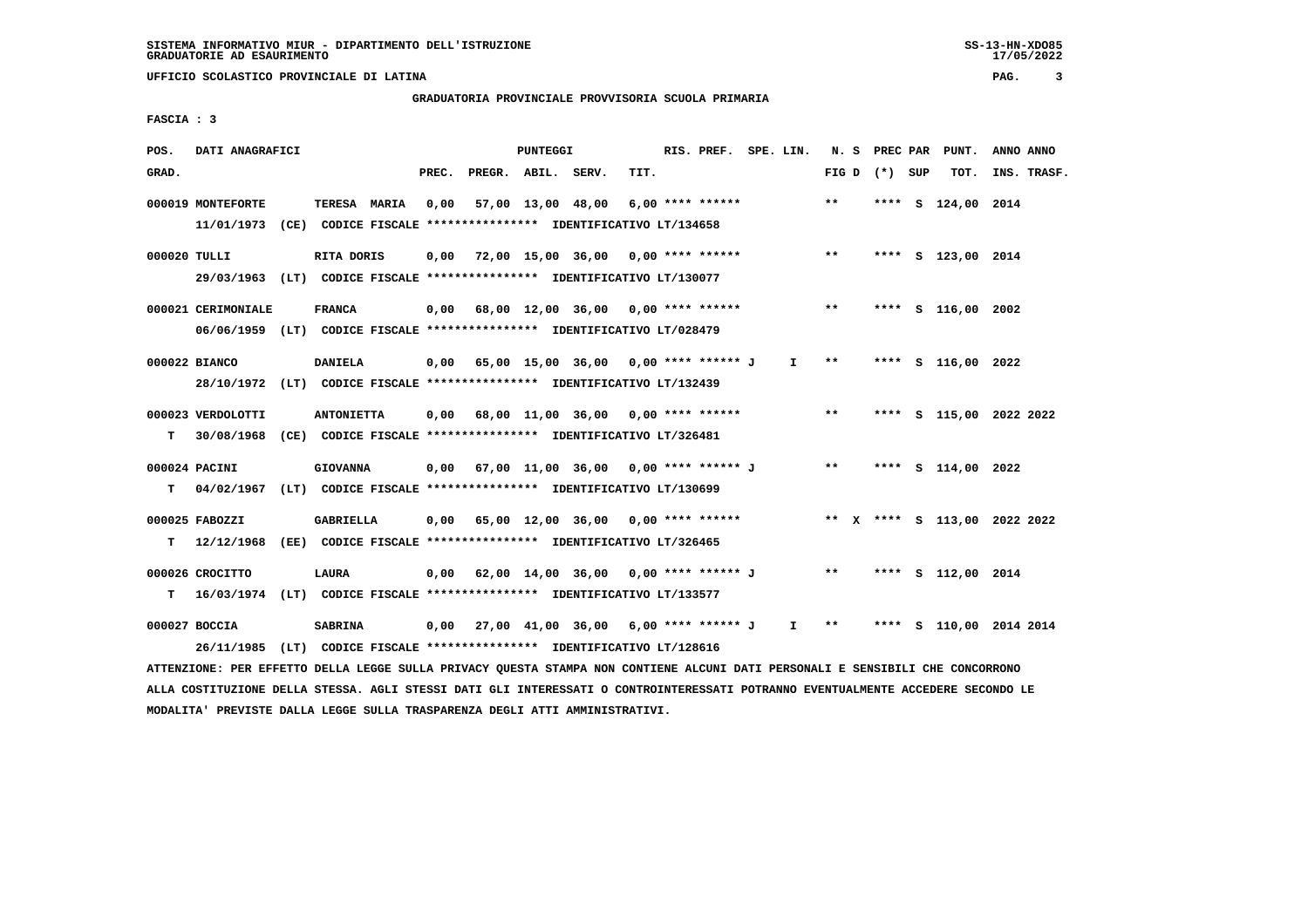#### **GRADUATORIA PROVINCIALE PROVVISORIA SCUOLA PRIMARIA**

 **FASCIA : 3**

| POS.        | DATI ANAGRAFICI  |                                                                                             |       |                                                        | PUNTEGGI |                   |      | RIS. PREF. SPE. LIN. |              |                 |  | N. S PREC PAR PUNT.     | ANNO ANNO                    |
|-------------|------------------|---------------------------------------------------------------------------------------------|-------|--------------------------------------------------------|----------|-------------------|------|----------------------|--------------|-----------------|--|-------------------------|------------------------------|
| GRAD.       |                  |                                                                                             | PREC. | PREGR. ABIL. SERV.                                     |          |                   | TIT. |                      |              | FIG D $(*)$ SUP |  | TOT.                    | INS. TRASF.                  |
|             | 000028 DI BIASIO | ANNAMARIA<br>12/08/1974 (LT) CODICE FISCALE *************** IDENTIFICATIVO LT/028742        | 0,00  |                                                        |          | 58,00 14,00 36,00 |      | $0.00$ **** ******   |              | $***$           |  | **** S 108,00 2007      |                              |
|             | 000029 PALUMBO   | <b>GINA</b><br>19/06/1977 (VA) CODICE FISCALE *************** IDENTIFICATIVO LT/029028      |       | $0,00$ 56,00 16,00 36,00 0,00 **** ******              |          |                   |      |                      | $\mathbf{I}$ | $***$           |  | **** S 108,00 2019      |                              |
| T.          | 000030 DI PALMA  | <b>TIZIANA</b><br>06/06/1977 (LT) CODICE FISCALE **************** IDENTIFICATIVO LT/131119  |       | $0,00$ $96,00$ $11,00$ $0,00$ $0,00$ $***$ **** ****** |          |                   |      |                      |              | $***$           |  | **** S 107,00 2014      |                              |
| 000031 DICU |                  | DANIELA ADRIA 0,00 93,00 14,00 0,00 0,00 **** ******                                        |       |                                                        |          |                   |      |                      |              | $***$           |  | **** S 107,00 2019      |                              |
|             | 000032 FUSCO     | 20/10/1975 (EE) CODICE FISCALE *************** IDENTIFICATIVO LT/119767<br>CARMELINA        |       | $0,00$ 53,00 12,00 36,00 6,00 **** ******              |          |                   |      |                      |              |                 |  | ** X **** S 107,00 2022 |                              |
|             | 000033 LUDUENA   | T 15/02/1968 (BN) CODICE FISCALE *************** IDENTIFICATIVO LT/132287<br>MARTHA CECILI  |       | $0,00$ 56,00 13,00 36,00 0,00 **** ******              |          |                   |      |                      |              | $***$           |  | **** S 105,00 2014      |                              |
| T.          | 000034 FERRUGGI  | 29/05/1958 (EE) CODICE FISCALE *************** IDENTIFICATIVO LT/134041<br><b>FRANCESCA</b> |       | $0,00$ 42,00 15,00 48,00 0,00 **** ******              |          |                   |      |                      |              |                 |  |                         | ** X **** S 105,00 2019 2019 |
|             | 25/09/1965       | (NA) CODICE FISCALE **************** IDENTIFICATIVO LT/142761                               |       |                                                        |          |                   |      |                      |              |                 |  |                         |                              |
|             | 000035 GUZZON    | <b>LORETA</b><br>T 06/01/1971 (LT) CODICE FISCALE **************** IDENTIFICATIVO LT/133655 |       | $0,00$ 29,00 13,00 38,00 24,00 **** ******             |          |                   |      |                      |              | $***$           |  | **** S 104,00 2014      |                              |
|             | 000036 ROMANO    | <b>ALMERINDA</b><br>25/01/1959 (NA) CODICE FISCALE *************** IDENTIFICATIVO LT/028546 |       | $0,00$ 50,00 11,00 36,00 6,00 **** ******              |          |                   |      |                      | I.           | **              |  | **** S 103,00 2007      |                              |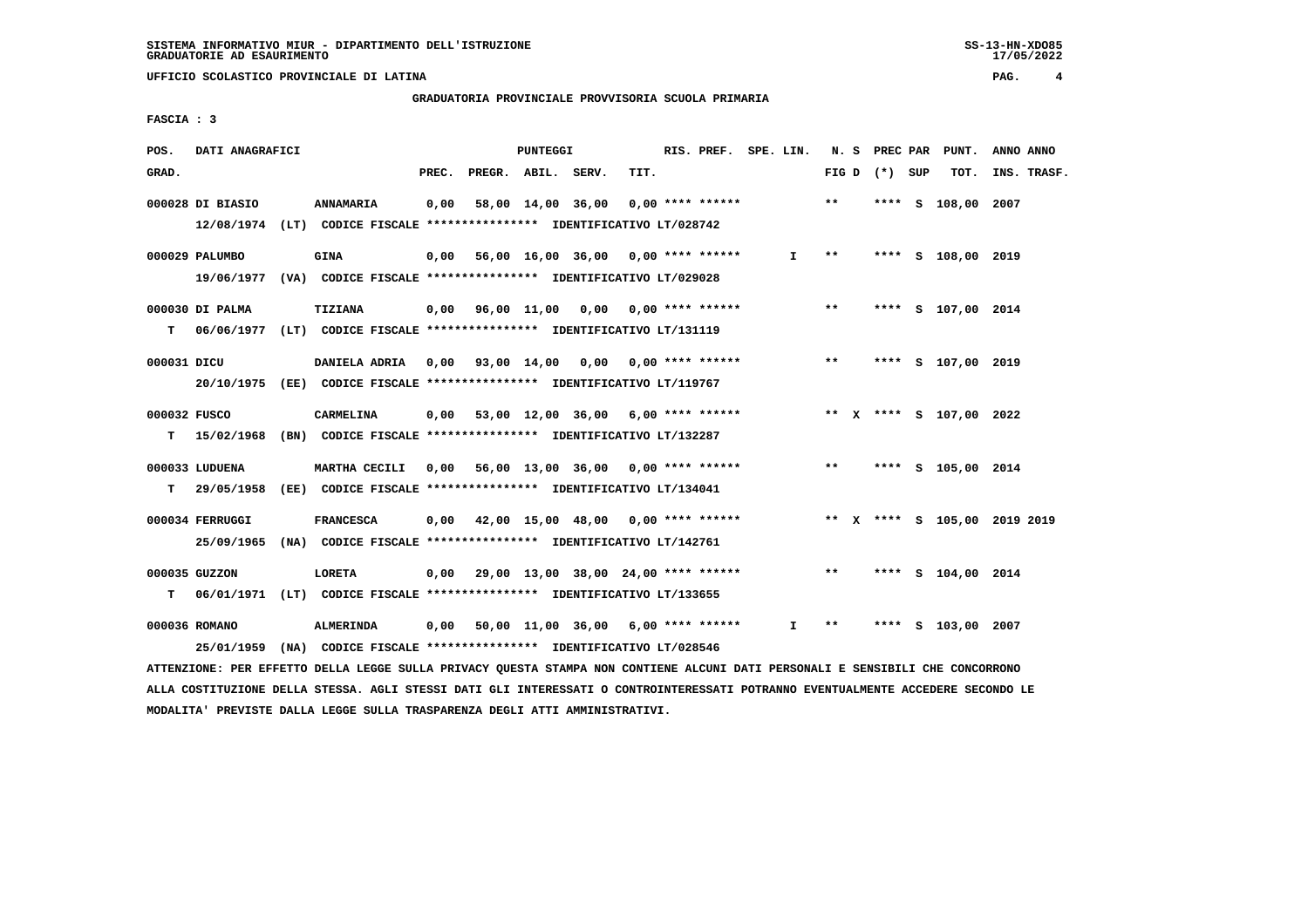**GRADUATORIA PROVINCIALE PROVVISORIA SCUOLA PRIMARIA**

 **FASCIA : 3**

| POS.         | DATI ANAGRAFICI                                                                                                               |                  |       | PUNTEGGI |                                                                 |      | RIS. PREF. SPE. LIN. |              |       |                 | N. S PREC PAR PUNT.    | ANNO ANNO |             |
|--------------|-------------------------------------------------------------------------------------------------------------------------------|------------------|-------|----------|-----------------------------------------------------------------|------|----------------------|--------------|-------|-----------------|------------------------|-----------|-------------|
| GRAD.        |                                                                                                                               |                  | PREC. |          | PREGR. ABIL. SERV.                                              | TIT. |                      |              |       | FIG D $(*)$ SUP | тот.                   |           | INS. TRASF. |
|              | 000037 MISTRANGELO                                                                                                            | <b>MARTINA</b>   | 0,00  |          | 50,00 11,00 36,00                                               |      | 6,00 **** ******     |              | $* *$ |                 | **** S 103,00 2014     |           |             |
| т            | 04/03/1981 (NA) CODICE FISCALE *************** IDENTIFICATIVO LT/135461                                                       |                  |       |          |                                                                 |      |                      |              |       |                 |                        |           |             |
|              | 000038 PICCIUOLO                                                                                                              | <b>ROSA</b>      |       |          | $0,00$ 50,00 14,00 36,00 3,00 **** ******                       |      |                      |              | $***$ |                 | **** S 103,00 2014     |           |             |
|              | 04/10/1973 (CE) CODICE FISCALE *************** IDENTIFICATIVO LT/128855                                                       |                  |       |          |                                                                 |      |                      |              |       |                 |                        |           |             |
|              | 000039 DI MAURO                                                                                                               | <b>VALENTINA</b> |       |          | $0,00$ $24,00$ $42,00$ $36,00$ $0,00$ $***$ **** ******         |      |                      |              | $***$ |                 | **** S 102,00 2009     |           |             |
|              | 30/03/1980 (LT) CODICE FISCALE *************** IDENTIFICATIVO LT/119710                                                       |                  |       |          |                                                                 |      |                      |              |       |                 |                        |           |             |
|              | 000040 COLARUOTOLO                                                                                                            | <b>ANTONIO</b>   |       |          | 0,00 50,00 13,00 36,00 3,00 **** ******                         |      |                      | $\mathbf{I}$ | $***$ |                 | **** S 102,00 2014     |           |             |
| т            | 01/10/1982 (LT) CODICE FISCALE *************** IDENTIFICATIVO LT/130336                                                       |                  |       |          |                                                                 |      |                      |              |       |                 |                        |           |             |
| 000041 GUIDO |                                                                                                                               | <b>RAMONA</b>    |       |          | $0,00$ 48,00 15,00 36,00 3,00 **** ******                       |      |                      |              | $***$ |                 | **** S 102,00 2022     |           |             |
|              | 11/10/1981 (RM) CODICE FISCALE *************** IDENTIFICATIVO LT/130759                                                       |                  |       |          |                                                                 |      |                      |              |       |                 |                        |           |             |
|              | 000042 SICILIANI                                                                                                              | CARMOSINA        |       |          | $0,00$ $3,00$ $14,00$ $72,00$ $12,00$ $***$ **** *****          |      |                      | $\mathbf{I}$ | $***$ | ****            | 101,00 2022 2007       |           |             |
|              | 19/05/1975 (NA) CODICE FISCALE **************** IDENTIFICATIVO LT/037731                                                      |                  |       |          |                                                                 |      |                      |              |       |                 |                        |           |             |
|              | 000043 MASUZZO                                                                                                                | ELISA            |       |          | $0,00$ 49,00 13,00 36,00 0,00 **** ******                       |      |                      | ** x **** S  |       |                 | 98,00 2022             |           |             |
| T.           | 01/12/1980 (LT) CODICE FISCALE **************** IDENTIFICATIVO LT/129671                                                      |                  |       |          |                                                                 |      |                      |              |       |                 |                        |           |             |
|              | $000044$ COCOZZA                                                                                                              | GIULIA           |       |          | $0,00$ 45,00 16,00 36,00 0,00 **** ******                       |      |                      | $\mathbf{I}$ | $* *$ | **** S          | 97,00 2014 2014        |           |             |
|              | 13/12/1972 (NA) CODICE FISCALE *************** IDENTIFICATIVO LT/128643                                                       |                  |       |          |                                                                 |      |                      |              |       |                 |                        |           |             |
|              | 000045 SPIRITO                                                                                                                |                  |       |          | MARGHERITA RO 0,00 50,00 14,00 32,00 0,00 **** ****** ***** *** |      |                      |              |       |                 | **** S 96,00 2022 2022 |           |             |
|              | 01/10/1972                                                                                                                    |                  |       |          | (NA) CODICE FISCALE **************** IDENTIFICATIVO LT/326485   |      |                      |              |       |                 |                        |           |             |
|              | ATTENZIONE: PER EFFETTO DELLA LEGGE SULLA PRIVACY QUESTA STAMPA NON CONTIENE ALCUNI DATI PERSONALI E SENSIBILI CHE CONCORRONO |                  |       |          |                                                                 |      |                      |              |       |                 |                        |           |             |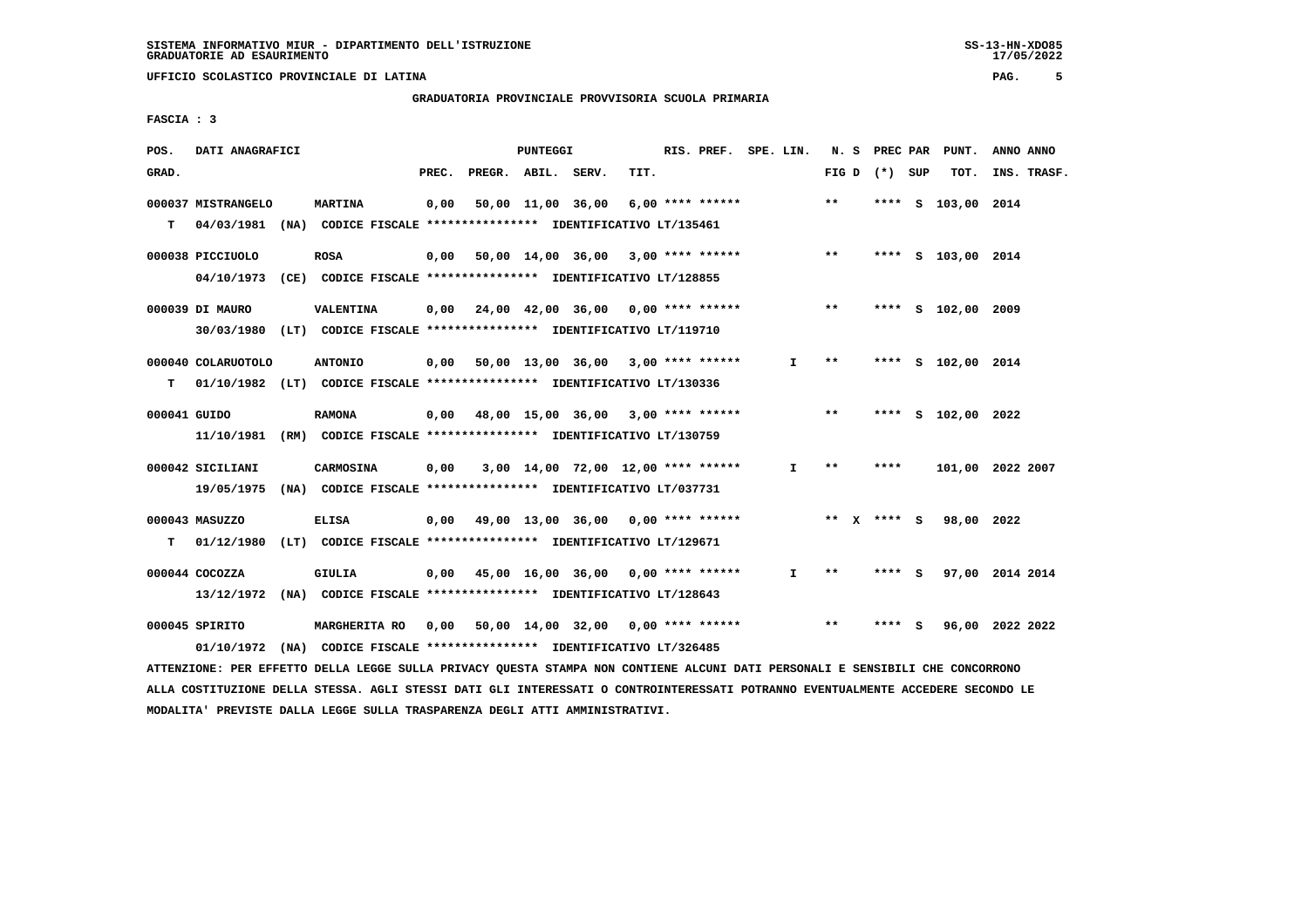# **GRADUATORIA PROVINCIALE PROVVISORIA SCUOLA PRIMARIA**

 **FASCIA : 3**

| POS.       | DATI ANAGRAFICI                                                                              |                  |       |                    | <b>PUNTEGGI</b> |                                                                                                              |      | RIS. PREF. SPE. LIN. |              |       | N. S PREC PAR   | PUNT.      | ANNO ANNO       |
|------------|----------------------------------------------------------------------------------------------|------------------|-------|--------------------|-----------------|--------------------------------------------------------------------------------------------------------------|------|----------------------|--------------|-------|-----------------|------------|-----------------|
| GRAD.      |                                                                                              |                  | PREC. | PREGR. ABIL. SERV. |                 |                                                                                                              | TIT. |                      |              |       | FIG D $(*)$ SUP | тот.       | INS. TRASF.     |
|            | 000046 BATTAGLIA<br>12/09/1972 (CA) CODICE FISCALE *************** IDENTIFICATIVO LT/028563  | <b>PAOLA</b>     | 0,00  |                    |                 | 58,00 13,00 24,00                                                                                            |      | 0,00 **** ****** J   |              | $* *$ | $***$ S         | 95,00 2002 |                 |
|            | 000047 ETTORE<br>20/03/1977 (TA) CODICE FISCALE *************** IDENTIFICATIVO LT/119670     | VALENTINA        |       |                    |                 | $0,00$ 30,00 41,00 24,00 0,00 **** ******                                                                    |      |                      | $\mathbf{I}$ | $***$ | $***$ S         | 95,00 2009 |                 |
| т          | 000048 MINERVA<br>05/05/1977 (NA) CODICE FISCALE *************** IDENTIFICATIVO LT/132401    | <b>CONCETTA</b>  |       |                    |                 | 0,00 44,00 12,00 36,00 3,00 **** ****** J ** X **** S 95,00 2014                                             |      |                      |              |       |                 |            |                 |
| 000049 REA | T 05/09/1968 (NA) CODICE FISCALE *************** IDENTIFICATIVO LT/142812                    | PATRIZIA         |       |                    |                 | $0,00$ 48,00 11,00 36,00 0,00 **** ******                                                                    |      |                      | ** x **** s  |       |                 |            | 95,00 2019 2019 |
|            | 000050 RECINE<br>06/06/1980 (LT) CODICE FISCALE *************** IDENTIFICATIVO LT/128962     | <b>SILVIA</b>    |       |                    |                 | 0,00 44,00 14,00 36,00 0,00 **** ******                                                                      |      |                      | $\mathbf{I}$ | $* *$ | $***$ S         | 94,00 2014 |                 |
| т          | 000051 NAPOLITANO<br>27/03/1970 (NA) CODICE FISCALE *************** IDENTIFICATIVO LT/129757 | <b>ANGELINA</b>  |       |                    |                 | $0,00$ 42,00 11,00 36,00 3,00 **** ****** J                                                                  |      |                      |              | $***$ | $***5$          | 92,00 2014 |                 |
| т          | 000052 SIMONELLI<br>26/05/1972 (LT) CODICE FISCALE **************** IDENTIFICATIVO LT/130709 | <b>ANTONELLA</b> |       |                    |                 | $0.00$ 41.00 12.00 36.00 3.00 **** ******                                                                    |      |                      |              | $* *$ | $***$ S         | 92,00 2014 |                 |
|            | 000053 SALVUCCI<br>30/07/1979 (FR) CODICE FISCALE *************** IDENTIFICATIVO LT/028521   | <b>EMANUELA</b>  |       |                    |                 | $0,00$ 66,00 13,00 12,00 0,00 **** ******                                                                    |      |                      | $\mathbf{I}$ | $* *$ | $***$ S         | 91,00 2002 |                 |
| т          | 000054 RICCIO<br>20/03/1981                                                                  | ANNA LISA        |       |                    |                 | $0,00$ 44,00 11,00 36,00 0,00 **** ****** J<br>(NA) CODICE FISCALE **************** IDENTIFICATIVO LT/132038 |      |                      | $\mathbf{I}$ | **    | **** S          | 91,00 2014 |                 |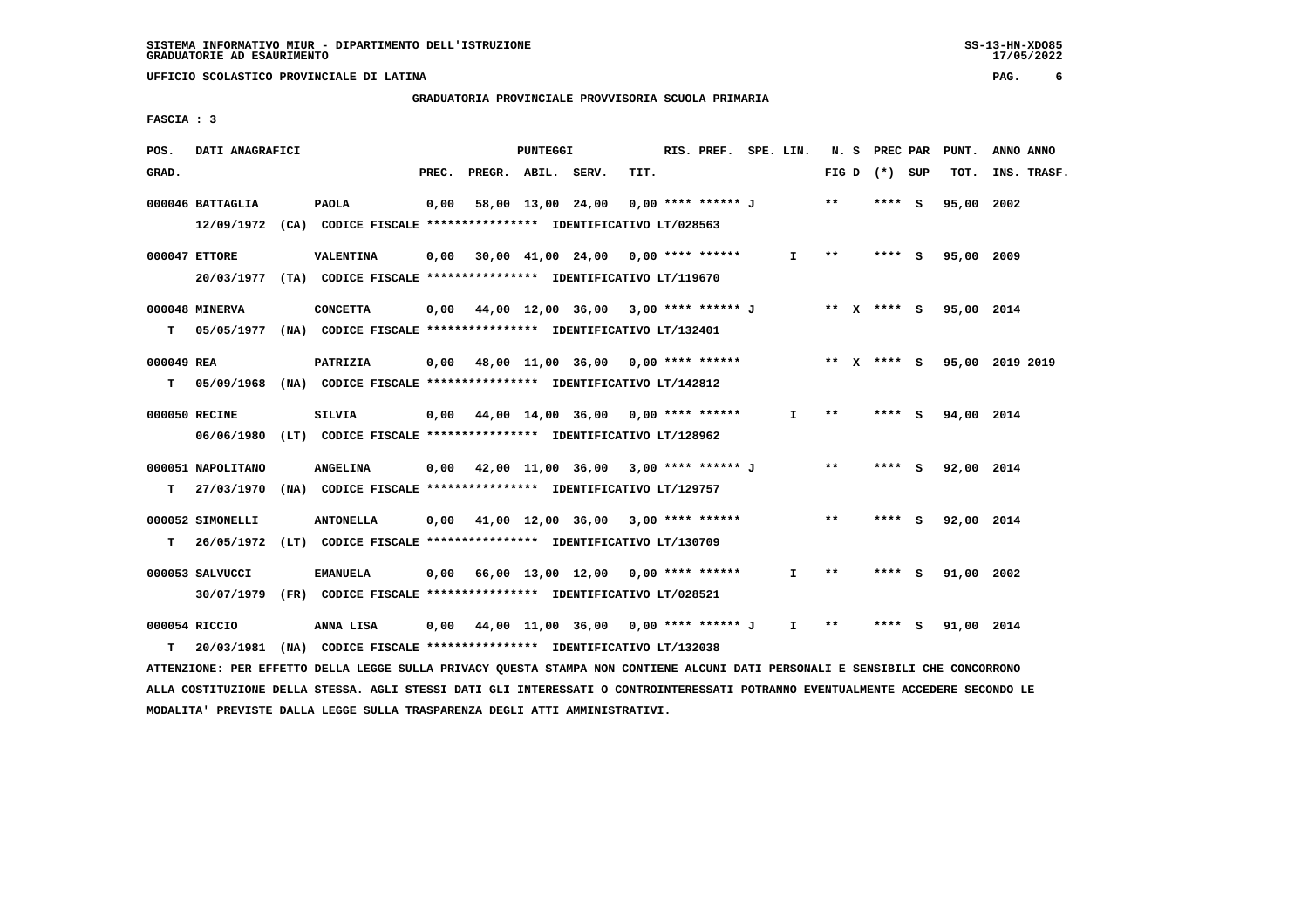# **GRADUATORIA PROVINCIALE PROVVISORIA SCUOLA PRIMARIA**

 **FASCIA : 3**

| POS.         | DATI ANAGRAFICI   |                                                                                                                               |       |                                                   | PUNTEGGI |                                      |      | RIS. PREF. SPE. LIN. |    |       | N. S PREC PAR   | PUNT.                  | ANNO ANNO                   |
|--------------|-------------------|-------------------------------------------------------------------------------------------------------------------------------|-------|---------------------------------------------------|----------|--------------------------------------|------|----------------------|----|-------|-----------------|------------------------|-----------------------------|
| GRAD.        |                   |                                                                                                                               | PREC. | PREGR. ABIL. SERV.                                |          |                                      | TIT. |                      |    |       | FIG D $(*)$ SUP | тот.                   | INS. TRASF.                 |
|              | 000055 MAGLIOCCA  | <b>GIANLUCA</b>                                                                                                               | 0,00  |                                                   |          | 40,00 14,00 36,00                    |      | $0.00$ **** ******   |    |       | ** x **** S     | 90,00 2014             |                             |
|              |                   | 13/04/1981 (CE) CODICE FISCALE **************** IDENTIFICATIVO LT/133284                                                      |       |                                                   |          |                                      |      |                      |    |       |                 |                        |                             |
|              | 000056 MOLITIERNO | <b>RAFFAELINA</b>                                                                                                             |       | 0,00 39,00 13,00 38,00 0,00 **** ******           |          |                                      |      |                      |    |       |                 | ** x **** s 90,00 2014 |                             |
| т            |                   | 13/09/1969 (CE) CODICE FISCALE **************** IDENTIFICATIVO LT/135612                                                      |       |                                                   |          |                                      |      |                      |    |       |                 |                        |                             |
|              | 000057 CIORRA     | <b>KATIA</b>                                                                                                                  | 0,00  |                                                   |          | 53,00 0,00 36,00 0,00 **** ****** J  |      |                      |    | $***$ | **** S          |                        | 89,00 2022 2022             |
| т            |                   | 23/09/1977 (LT) CODICE FISCALE *************** IDENTIFICATIVO LT/326463                                                       |       |                                                   |          |                                      |      |                      |    |       |                 |                        |                             |
| 000058 PALMA |                   | <b>DALIA</b>                                                                                                                  |       | $0,00$ 38,00 14,00 36,00 0,00 **** ******         |          |                                      |      |                      |    | $* *$ | ****            | 88,00 2014             |                             |
| т            |                   | 22/12/1982 (LT) CODICE FISCALE **************** IDENTIFICATIVO LT/132436                                                      |       |                                                   |          |                                      |      |                      |    |       |                 |                        |                             |
|              | 000059 MANTUANO   | CARLO                                                                                                                         |       | $0,00$ 26,00 13,00 48,00 0,00 **** ****** J       |          |                                      |      |                      |    |       |                 |                        | ** X **** S 87,00 2014 2003 |
|              |                   | 11/06/1966 (LT) CODICE FISCALE *************** IDENTIFICATIVO LT/030783                                                       |       |                                                   |          |                                      |      |                      |    |       |                 |                        |                             |
|              | 000060 GUZZON     | ALBA                                                                                                                          |       | $0,00$ 19,00 14,00 36,00 18,00 **** ******        |          |                                      |      |                      |    | $* *$ | **** S          | 87,00 2014             |                             |
| т            |                   | 23/03/1969 (LT) CODICE FISCALE **************** IDENTIFICATIVO LT/131792                                                      |       |                                                   |          |                                      |      |                      |    |       |                 |                        |                             |
|              | 000061 PORCARI    | <b>COSTANZA</b>                                                                                                               | 0,00  |                                                   |          | $39,00$ 12,00 36,00 0,00 **** ****** |      |                      |    | **    | **** S          | 87,00 2019             |                             |
|              |                   | 08/10/1972 (LT) CODICE FISCALE *************** IDENTIFICATIVO LT/035245                                                       |       |                                                   |          |                                      |      |                      |    |       |                 |                        |                             |
|              | 000062 VERARDI    | <b>MARIA SARA</b>                                                                                                             |       | $0,00$ 39,00 12,00 36,00 0,00 **** ****** J       |          |                                      |      |                      |    | $***$ | ****            |                        | 87,00 2022 2022             |
| т            |                   | 03/12/1973 (KR) CODICE FISCALE *************** IDENTIFICATIVO LT/326491                                                       |       |                                                   |          |                                      |      |                      |    |       |                 |                        |                             |
|              | 000063 VEGLIA     | <b>ANTONIA</b>                                                                                                                |       | $0,00$ $24,00$ $41,00$ $22,00$ $0,00$ **** ****** |          |                                      |      |                      | I. | $***$ | **** S          |                        | 87,00 2022 2022             |
|              | 04/08/1981        | (LT) CODICE FISCALE **************** IDENTIFICATIVO LT/326492                                                                 |       |                                                   |          |                                      |      |                      |    |       |                 |                        |                             |
|              |                   | ATTENZIONE: PER EFFETTO DELLA LEGGE SULLA PRIVACY OUESTA STAMPA NON CONTIENE ALCUNI DATI PERSONALI E SENSIBILI CHE CONCORRONO |       |                                                   |          |                                      |      |                      |    |       |                 |                        |                             |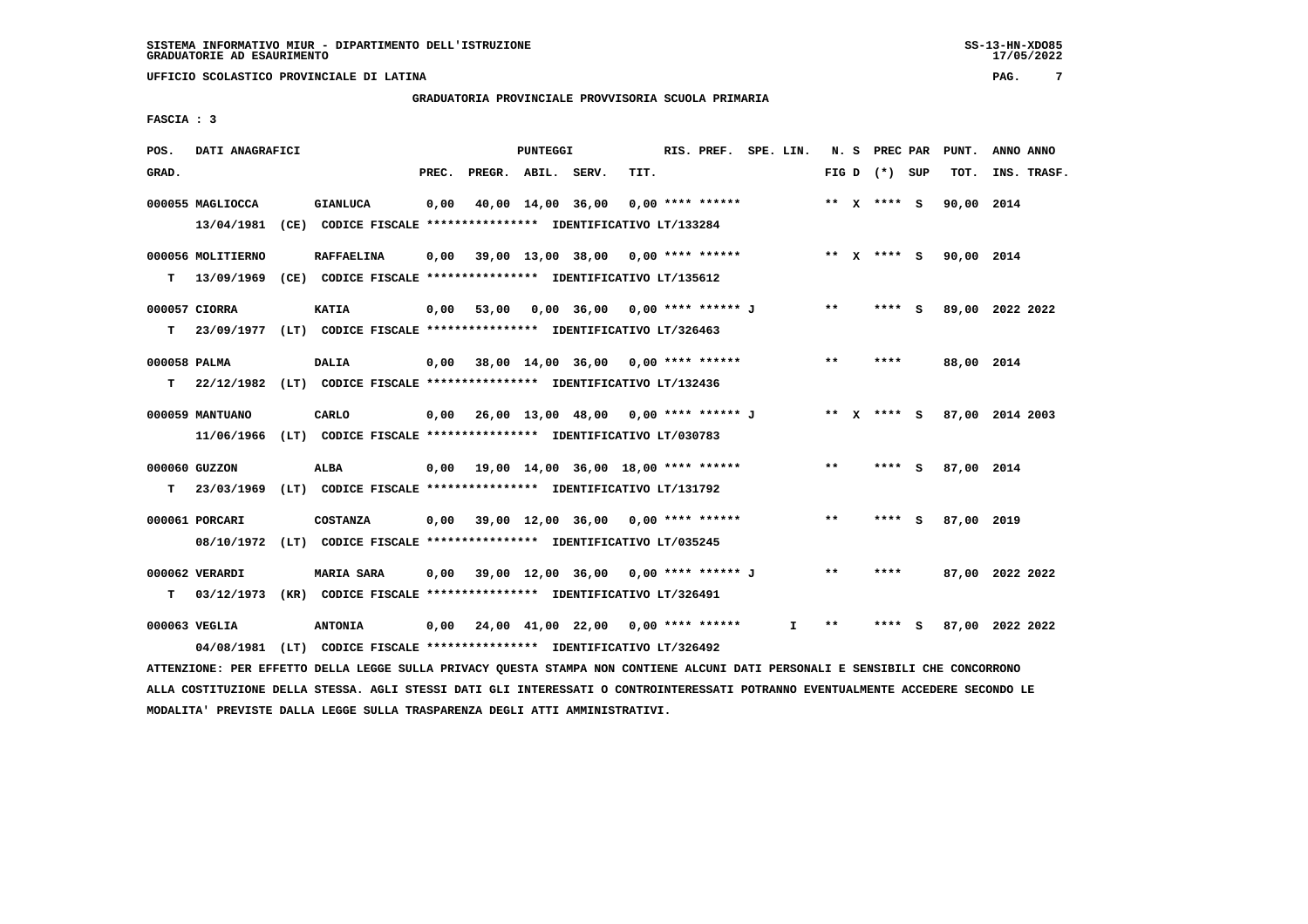**GRADUATORIA PROVINCIALE PROVVISORIA SCUOLA PRIMARIA**

 **FASCIA : 3**

| POS.         | DATI ANAGRAFICI    |                                                                          |       |                                           | PUNTEGGI |      |                    | RIS. PREF. SPE. LIN.                        | N. S PREC PAR |         |          | PUNT.      | ANNO ANNO       |
|--------------|--------------------|--------------------------------------------------------------------------|-------|-------------------------------------------|----------|------|--------------------|---------------------------------------------|---------------|---------|----------|------------|-----------------|
| GRAD.        |                    |                                                                          | PREC. | PREGR. ABIL. SERV.                        |          | TIT. |                    |                                             | FIG D         | (*) SUP |          | TOT.       | INS. TRASF.     |
|              |                    |                                                                          |       |                                           |          |      |                    |                                             |               |         |          |            |                 |
|              | 000064 DATTILO     | GIUSEPPINA CA                                                            | 0,00  | 33,00 11,00 42,00                         |          |      | $0.00$ **** ****** |                                             | $***$         | **** S  |          | 86,00 2014 |                 |
| T.           | 22/04/1970         | (AV) CODICE FISCALE **************** IDENTIFICATIVO LT/133468            |       |                                           |          |      |                    |                                             |               |         |          |            |                 |
|              |                    |                                                                          |       |                                           |          |      |                    |                                             |               |         |          |            |                 |
|              | 000065 DI NARDO    | <b>ANNAMARIA</b>                                                         |       | $0,00$ 38,00 11,00 36,00 0,00 **** ****** |          |      |                    |                                             | $***$         | $***$ S |          | 85,00 2014 |                 |
| т            | 24/09/1966         | (NA) CODICE FISCALE **************** IDENTIFICATIVO LT/135522            |       |                                           |          |      |                    |                                             |               |         |          |            |                 |
|              |                    |                                                                          |       |                                           |          |      |                    |                                             |               |         |          |            |                 |
|              | 000066 BARRETTA    | <b>MARIA GRAZIA</b>                                                      | 0.00  | 37,00 12,00 36,00 0,00 **** ******        |          |      |                    |                                             | $***$         | **** S  |          |            | 85,00 2019 2019 |
| т            |                    | 02/07/1971 (CE) CODICE FISCALE *************** IDENTIFICATIVO LT/142689  |       |                                           |          |      |                    |                                             |               |         |          |            |                 |
|              |                    |                                                                          |       |                                           |          |      |                    |                                             |               |         |          |            |                 |
|              | 000067 FREILES     | <b>SIMONA</b>                                                            |       | $0,00$ 43,00 13,00 28,00 0,00 **** ****** |          |      |                    |                                             | $***$         | **** S  |          |            | 84,00 2019 2019 |
|              |                    | 29/01/1977 (NA) CODICE FISCALE *************** IDENTIFICATIVO LT/142766  |       |                                           |          |      |                    |                                             |               |         |          |            |                 |
|              |                    |                                                                          |       |                                           |          |      |                    |                                             |               |         |          |            |                 |
|              | 000068 MARROCCO    | <b>ROSSELLA</b>                                                          |       |                                           |          |      |                    | $0,00$ 36,00 11,00 36,00 0,00 **** ****** J | $* *$         | **** S  |          | 83,00 2014 |                 |
|              |                    |                                                                          |       |                                           |          |      |                    |                                             |               |         |          |            |                 |
| т            |                    | 17/06/1979 (LT) CODICE FISCALE *************** IDENTIFICATIVO LT/134929  |       |                                           |          |      |                    |                                             |               |         |          |            |                 |
|              | 000069 DELLI PAOLI |                                                                          |       | $0,00$ 36,00 11,00 36,00 0,00 **** ****** |          |      |                    |                                             | $***$         | **** S  |          | 83,00 2014 |                 |
|              |                    | LAURA                                                                    |       |                                           |          |      |                    |                                             |               |         |          |            |                 |
| т            |                    | 11/08/1976 (CE) CODICE FISCALE **************** IDENTIFICATIVO LT/128860 |       |                                           |          |      |                    |                                             |               |         |          |            |                 |
|              |                    |                                                                          |       |                                           |          |      |                    |                                             |               |         |          |            |                 |
|              | 000070 ROSSETTI    | PIERA                                                                    |       | 0,00 35,00 11,00 36,00                    |          |      | $0.00$ **** ****** |                                             | $* *$         | ****    | <b>S</b> | 82,00 2022 |                 |
| т            |                    | 15/09/1978 (LT) CODICE FISCALE *************** IDENTIFICATIVO LT/134276  |       |                                           |          |      |                    |                                             |               |         |          |            |                 |
|              |                    |                                                                          |       |                                           |          |      |                    |                                             |               |         |          |            |                 |
|              | 000071 FIOCCO      | VIRGINIA                                                                 |       | $0.00$ 33.00 11.00 36.00 0.00 **** ****** |          |      |                    |                                             | $**$          | ****    | - S      | 80,00 2014 |                 |
|              |                    | 04/10/1966 (NA) CODICE FISCALE **************** IDENTIFICATIVO LT/129732 |       |                                           |          |      |                    |                                             |               |         |          |            |                 |
|              |                    |                                                                          |       |                                           |          |      |                    |                                             |               |         |          |            |                 |
| 000072 PALMA |                    | <b>ASSUNTINA</b>                                                         | 0,00  | 32,00 12,00 36,00 0,00 **** ******        |          |      |                    |                                             | **            | ****    | S        | 80,00 2022 |                 |
| т            | 04/01/1980         | (LT) CODICE FISCALE **************** IDENTIFICATIVO LT/132211            |       |                                           |          |      |                    |                                             |               |         |          |            |                 |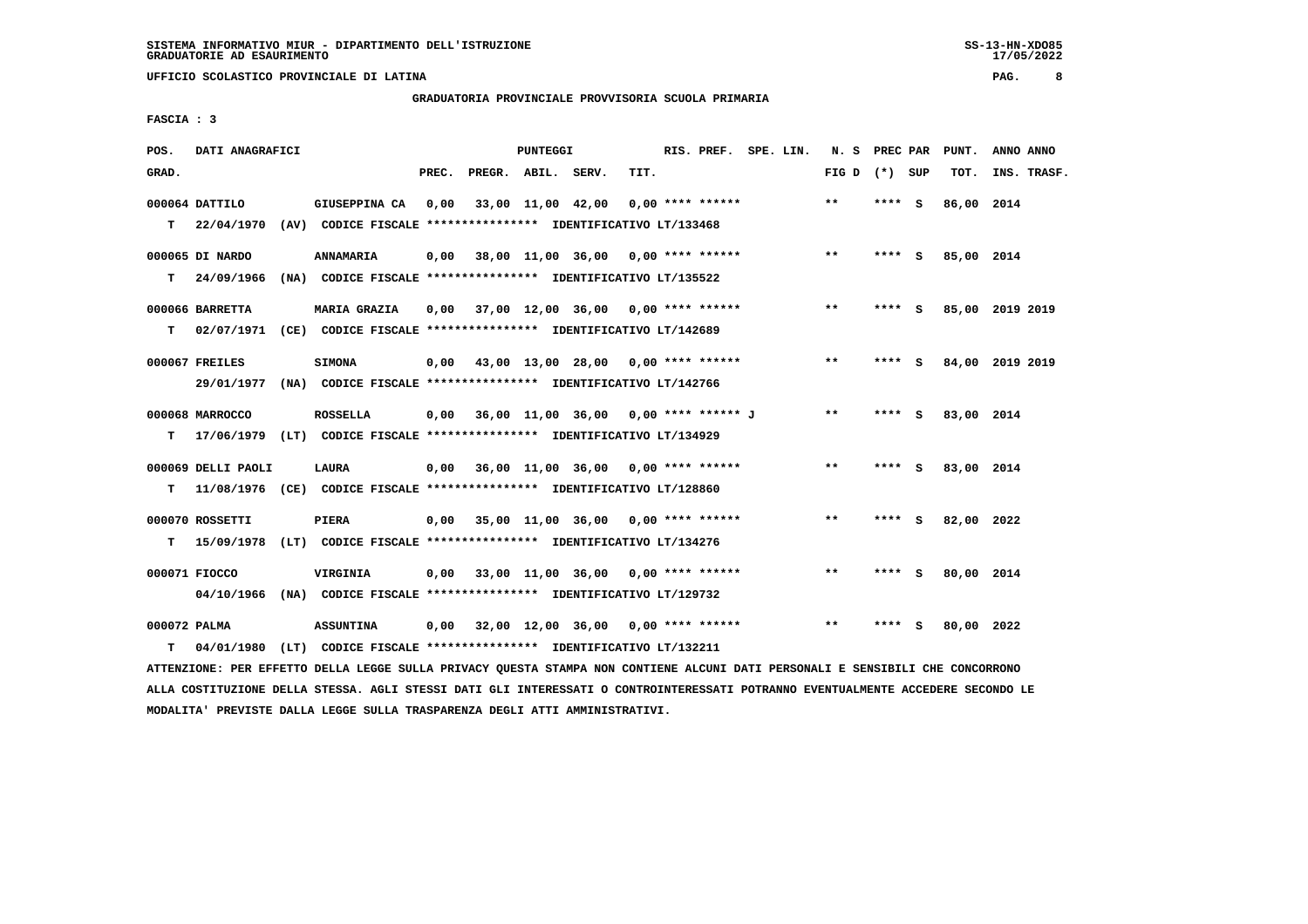**GRADUATORIA PROVINCIALE PROVVISORIA SCUOLA PRIMARIA**

 **FASCIA : 3**

| POS.         | DATI ANAGRAFICI                                                                           |                  |       |                    | PUNTEGGI |                                                         |      | RIS. PREF. SPE. LIN. |    |       | N. S PREC PAR   |     | PUNT.           | ANNO ANNO |             |
|--------------|-------------------------------------------------------------------------------------------|------------------|-------|--------------------|----------|---------------------------------------------------------|------|----------------------|----|-------|-----------------|-----|-----------------|-----------|-------------|
| GRAD.        |                                                                                           |                  | PREC. | PREGR. ABIL. SERV. |          |                                                         | TIT. |                      |    |       | FIG D $(*)$ SUP |     | TOT.            |           | INS. TRASF. |
| 000073 DIANA |                                                                                           | <b>MARIA</b>     | 0,00  |                    |          | 30,00 12,00 36,00                                       |      | 0,00 **** ****** J   |    |       | ** x **** s     |     | 78,00 2022      |           |             |
|              | T 15/07/1971 (NA) CODICE FISCALE *************** IDENTIFICATIVO LT/130046                 |                  |       |                    |          |                                                         |      |                      |    |       |                 |     |                 |           |             |
|              | 000074 AIELLO                                                                             | MARIAANTONIET    | 0,00  |                    |          | 24,00 16,00 36,00 0,00 **** ******                      |      |                      |    | $***$ | $***$ S         |     | 76,00 2014      |           |             |
| T.           | 12/10/1975 (LT) CODICE FISCALE *************** IDENTIFICATIVO LT/130800                   |                  |       |                    |          |                                                         |      |                      |    |       |                 |     |                 |           |             |
| 000075 CONTE |                                                                                           | LUCIA ANNA       |       |                    |          | $0,00$ 24,00 16,00 36,00 0,00 **** ******               |      |                      |    | $***$ | **** S          |     | 76,00 2014      |           |             |
| т            | 22/09/1980 (LT) CODICE FISCALE *************** IDENTIFICATIVO LT/133695                   |                  |       |                    |          |                                                         |      |                      |    |       |                 |     |                 |           |             |
| 000076 IZZO  |                                                                                           | <b>STEFANIA</b>  |       |                    |          | $0,00$ $40,00$ $12,00$ $24,00$ $0,00$ **** ******       |      |                      |    | $**$  | **** S          |     | 76,00 2019 2019 |           |             |
| T.           | 12/03/1976 (BN) CODICE FISCALE **************** IDENTIFICATIVO LT/142781                  |                  |       |                    |          |                                                         |      |                      |    |       |                 |     |                 |           |             |
|              | 000077 VETRELLA                                                                           | SILVANA          |       |                    |          | $0.00$ $21.00$ $13.00$ $36.00$ $6.00$ $***$ **** ****** |      |                      | I. | $* *$ | **** S          |     | 76,00 2022 2022 |           |             |
|              | 08/06/1968 (NA) CODICE FISCALE *************** IDENTIFICATIVO LT/326493                   |                  |       |                    |          |                                                         |      |                      |    |       |                 |     |                 |           |             |
|              |                                                                                           |                  |       |                    |          |                                                         |      |                      |    | $* *$ | **** S          |     | 75,00 2014      |           |             |
|              | 000078 AVERSA<br>12/12/1971 (LT) CODICE FISCALE **************** IDENTIFICATIVO LT/130148 | <b>DANIELA</b>   |       |                    |          | $0,00$ 28,00 11,00 36,00 0,00 **** ******               |      |                      |    |       |                 |     |                 |           |             |
|              |                                                                                           |                  |       |                    |          |                                                         |      |                      |    |       |                 |     |                 |           |             |
| 000079 DENTE |                                                                                           | LUCIANA          |       |                    |          | $0,00$ 51,00 12,00 12,00 0,00 **** ******               |      |                      |    | $***$ | **** S          |     | 75,00 2019 2007 |           |             |
|              | 07/01/1973 (NA) CODICE FISCALE *************** IDENTIFICATIVO LT/037466                   |                  |       |                    |          |                                                         |      |                      |    |       |                 |     |                 |           |             |
|              | 000080 DI RUSSO BONINO                                                                    | <b>ELISA</b>     |       |                    |          | $0.00$ 30.00 14.00 30.00 0.00 **** ******               |      |                      |    | **    | **** S          |     | 74,00 2019 2011 |           |             |
|              | 15/02/1972 (LT) CODICE FISCALE **************** IDENTIFICATIVO LT/124524                  |                  |       |                    |          |                                                         |      |                      |    |       |                 |     |                 |           |             |
|              | 000081 IONTA                                                                              | <b>ANTONELLA</b> |       |                    |          | $0,00$ 38,00 12,00 24,00 0,00 **** ******               |      |                      |    | **    | ****            | - S | 74,00 2019 2019 |           |             |
|              | 10/04/1980 (LT) CODICE FISCALE *************** IDENTIFICATIVO LT/142779                   |                  |       |                    |          |                                                         |      |                      |    |       |                 |     |                 |           |             |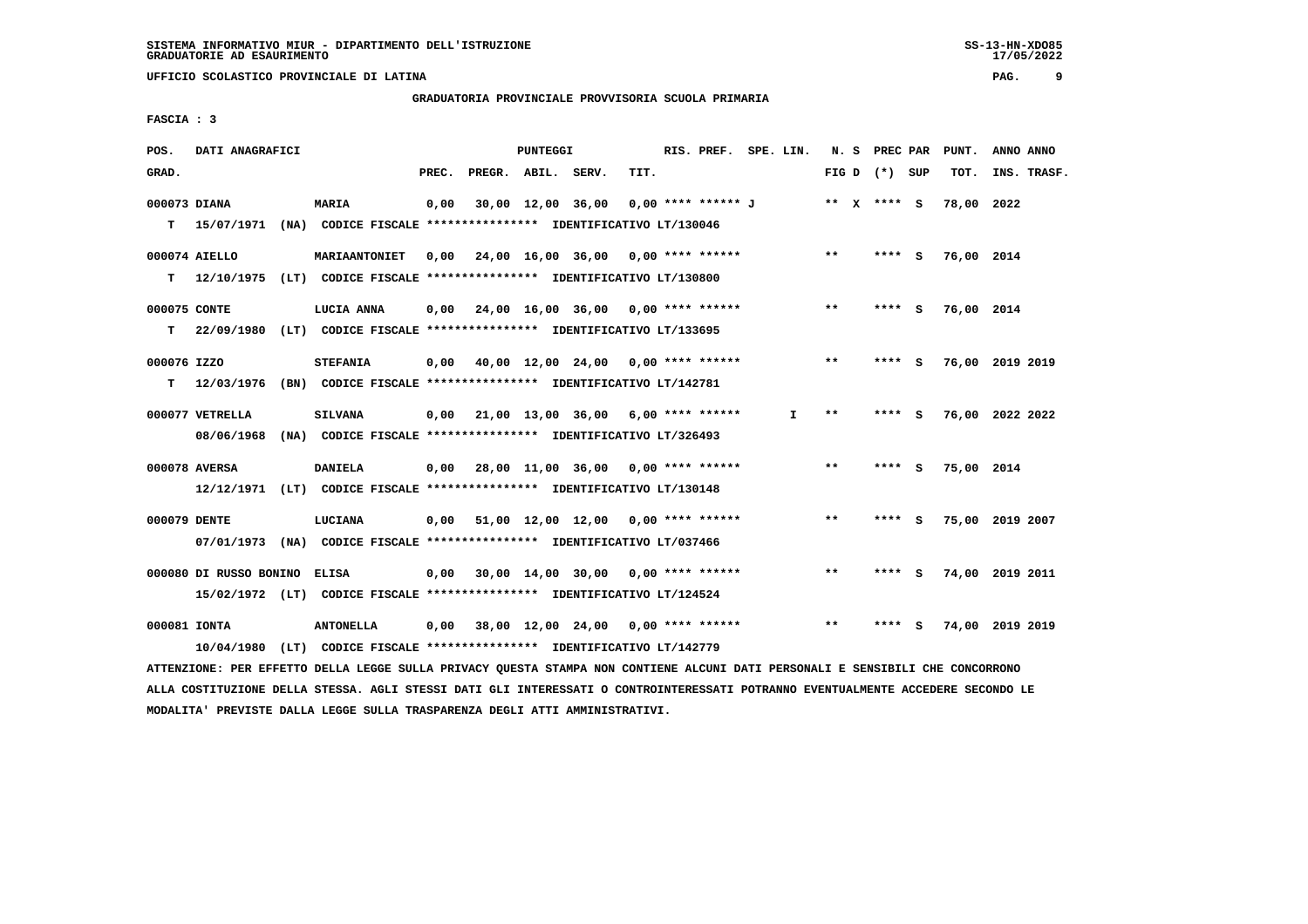# **GRADUATORIA PROVINCIALE PROVVISORIA SCUOLA PRIMARIA**

 **FASCIA : 3**

| POS.              | DATI ANAGRAFICI               |      |                                                                                             |       |                                               | PUNTEGGI          |                                           |      | RIS. PREF. SPE. LIN. |              |       | N. S PREC PAR | PUNT.      | ANNO ANNO                   |
|-------------------|-------------------------------|------|---------------------------------------------------------------------------------------------|-------|-----------------------------------------------|-------------------|-------------------------------------------|------|----------------------|--------------|-------|---------------|------------|-----------------------------|
| GRAD.             |                               |      |                                                                                             | PREC. | PREGR. ABIL. SERV.                            |                   |                                           | TIT. |                      |              | FIG D | (*) SUP       | TOT.       | INS. TRASF.                 |
|                   | 000082 SANTILLO<br>22/11/1978 |      | LOREDANA<br>(NA) CODICE FISCALE **************** IDENTIFICATIVO LT/124367                   | 0,00  |                                               | 33,00 16,00 24,00 |                                           |      | $0.00$ **** ******   | $\mathbf{I}$ | $***$ | **** S        | 73,00      | 2011 2011                   |
|                   | 000083 MANNUCCI               |      | <b>FLAVIA</b><br>22/04/1979 (RM) CODICE FISCALE *************** IDENTIFICATIVO LT/326508    | 0.00  | 37,00                                         |                   | 0,00 36,00 0,00 **** ******               |      |                      | $\mathbf{I}$ |       |               |            | ** X **** S 73,00 2022 2022 |
| 000084 MANZO<br>s |                               |      | <b>RITA</b><br>30/12/1981 (LT) CODICE FISCALE *************** IDENTIFICATIVO LT/037740      |       | $0,00$ 35,00                                  |                   | 6,00 28,00 3,00 **** ****** J ** X **** S |      |                      |              |       |               | 72,00 2007 |                             |
| т                 | 000085 SANTUCCI               |      | <b>MARTINA</b><br>07/04/1979 (LT) CODICE FISCALE *************** IDENTIFICATIVO LT/130883   |       | $0,00$ 56,00 16,00 0,00 0,00 **** ******      |                   |                                           |      |                      |              | $* *$ | **** S        | 72,00 2014 |                             |
| т                 | 000086 PANTALEO               |      | <b>FRANCESCA</b><br>28/11/1981 (NA) CODICE FISCALE *************** IDENTIFICATIVO LT/138288 |       | $0,00$ 18,00 14,00 36,00 3,00 **** ******     |                   |                                           |      |                      | $\mathbf{I}$ | $***$ | **** S        | 71,00 2014 |                             |
| 000087 FIORE      | 15/01/1980                    | (NA) | <b>FRANCESCA</b><br>CODICE FISCALE **************** IDENTIFICATIVO LT/035125                | 0,00  | 18,00 16,00 36,00 0,00 **** ******            |                   |                                           |      |                      | $\mathbf{I}$ | $**$  | **** S        |            | 70,00 2019 2005             |
| т                 | 000088 CANNELLA               |      | <b>MARISA</b><br>12/01/1967 (LT) CODICE FISCALE *************** IDENTIFICATIVO LT/135846    | 0,00  | 21,00 11,00 36,00 0,00 **** ******            |                   |                                           |      |                      |              | $***$ | **** S        | 68,00 2014 |                             |
|                   | 000089 MANCINI                |      | <b>GIGLIOLA</b><br>06/07/1977 (LT) CODICE FISCALE *************** IDENTIFICATIVO LT/134927  |       | $0,00$ 42,00 11,00 14,00 0,00 **** ****** J L |                   |                                           |      |                      |              | $* *$ | **** S        | 67,00 2014 |                             |
| т                 | 000090 PORZIO                 |      | <b>GIUSEPPA</b><br>08/05/1981 (CE) CODICE FISCALE *************** IDENTIFICATIVO LT/135819  | 0,00  | 21,00                                         |                   | 0,00 36,00 9,00 **** ******               |      |                      |              |       | ** $X$ **** S | 66,00 2022 |                             |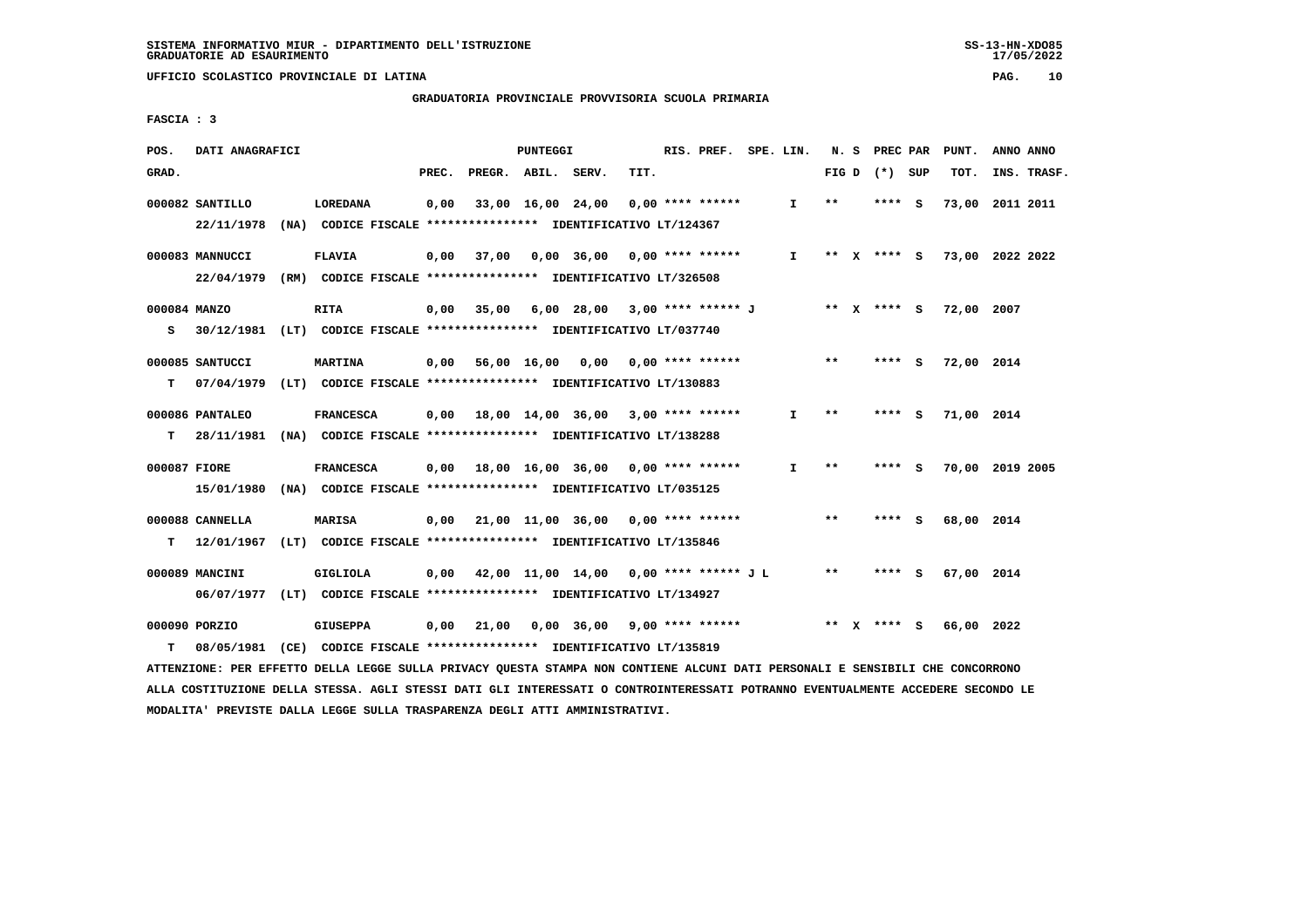# **GRADUATORIA PROVINCIALE PROVVISORIA SCUOLA PRIMARIA**

 **FASCIA : 3**

| POS.            | DATI ANAGRAFICI  |                                                                                                                               |       |                    | PUNTEGGI |                                              |      | RIS. PREF. SPE. LIN. |              |       | N. S | PREC PAR        |   | PUNT.           | ANNO ANNO |             |
|-----------------|------------------|-------------------------------------------------------------------------------------------------------------------------------|-------|--------------------|----------|----------------------------------------------|------|----------------------|--------------|-------|------|-----------------|---|-----------------|-----------|-------------|
| GRAD.           |                  |                                                                                                                               | PREC. | PREGR. ABIL. SERV. |          |                                              | TIT. |                      |              |       |      | FIG D $(*)$ SUP |   | TOT.            |           | INS. TRASF. |
|                 | 000091 SARRACINO | PATRIZIA                                                                                                                      | 0,00  |                    |          | 12,00 16,00 36,00                            |      | $0.00$ **** ******   |              | **    |      | ****            | ్ | 64,00 2019 2019 |           |             |
|                 |                  | 12/05/1964 (CE) CODICE FISCALE *************** IDENTIFICATIVO LT/142830                                                       |       |                    |          |                                              |      |                      |              |       |      |                 |   |                 |           |             |
| 000092 D'ELENA  |                  | LUCIANA                                                                                                                       | 0,00  |                    |          | $7,00$ 15,00 34,00 6,00 **** ******          |      |                      |              |       |      | ** x **** S     |   | 62,00 2019 2004 |           |             |
|                 |                  | 23/10/1974 (CE) CODICE FISCALE *************** IDENTIFICATIVO LT/032044                                                       |       |                    |          |                                              |      |                      |              |       |      |                 |   |                 |           |             |
| 000093 ALBANO   |                  | RITA                                                                                                                          | 0,00  | 38,00              |          | 0,00 24,00                                   |      | $0.00$ **** ******   |              | $* *$ |      | $***$ S         |   | 62,00 2019 2019 |           |             |
| т               |                  | 18/08/1982 (LT) CODICE FISCALE **************** IDENTIFICATIVO LT/142681                                                      |       |                    |          |                                              |      |                      |              |       |      |                 |   |                 |           |             |
| 000094 COPPOLA  |                  | PATRIZIA                                                                                                                      |       |                    |          | $0,00$ 14,00 12,00 36,00 0,00 **** ******    |      |                      |              | $***$ |      | **** S          |   | 62,00 2019 2019 |           |             |
| т               |                  | 03/11/1974 (CE) CODICE FISCALE *************** IDENTIFICATIVO LT/142722                                                       |       |                    |          |                                              |      |                      |              |       |      |                 |   |                 |           |             |
| 000095 NESCA    |                  | <b>TERESA</b>                                                                                                                 | 0,00  | 43,00              |          | 6,00 12,00 0,00 **** ****** J                |      |                      |              | $* *$ |      | $***$ S         |   | 61,00 2007      |           |             |
| s               |                  | 04/10/1976 (LT) CODICE FISCALE *************** IDENTIFICATIVO LT/037667                                                       |       |                    |          |                                              |      |                      |              |       |      |                 |   |                 |           |             |
|                 |                  |                                                                                                                               |       |                    |          |                                              |      |                      |              |       |      |                 |   |                 |           |             |
| 000096 DANIELE  |                  | TERESA                                                                                                                        |       |                    |          | $0,00$ 13,00 12,00 36,00 0,00 **** ****** JK |      |                      |              | $* *$ |      | **** S          |   | 61,00 2014      |           |             |
| т               |                  | 15/12/1976 (CE) CODICE FISCALE **************** IDENTIFICATIVO LT/135898                                                      |       |                    |          |                                              |      |                      |              |       |      |                 |   |                 |           |             |
| 000097 LEPONE   |                  | LAURA                                                                                                                         |       |                    |          | $0,00$ 12,00 12,00 36,00 0,00 **** ******    |      |                      |              | $* *$ |      | **** S          |   | 60,00 2019 2019 |           |             |
|                 |                  | 26/10/1979 (LT) CODICE FISCALE *************** IDENTIFICATIVO LT/142784                                                       |       |                    |          |                                              |      |                      |              |       |      |                 |   |                 |           |             |
| 000098 ESPOSITO |                  | <b>DATTIANA</b>                                                                                                               |       |                    |          | $0,00$ 12,00 13,00 28,00 6,00 **** ****** L  |      |                      |              |       |      | ** X **** S     |   | 59,00 2014      |           |             |
| т               |                  | 03/06/1981 (LT) CODICE FISCALE *************** IDENTIFICATIVO LT/129819                                                       |       |                    |          |                                              |      |                      |              |       |      |                 |   |                 |           |             |
| 000099 FERRARO  |                  | <b>GIUSEPPINA</b>                                                                                                             | 0,00  |                    |          | 42,00 15,00 0,00 0,00 **** ******            |      |                      | $\mathbf{I}$ | $***$ |      | ****            |   | 57,00 2003 2003 |           |             |
|                 | 30/05/1972       | (LT) CODICE FISCALE *************** IDENTIFICATIVO LT/030766                                                                  |       |                    |          |                                              |      |                      |              |       |      |                 |   |                 |           |             |
|                 |                  | ATTENZIONE: PER EFFETTO DELLA LEGGE SULLA PRIVACY QUESTA STAMPA NON CONTIENE ALCUNI DATI PERSONALI E SENSIBILI CHE CONCORRONO |       |                    |          |                                              |      |                      |              |       |      |                 |   |                 |           |             |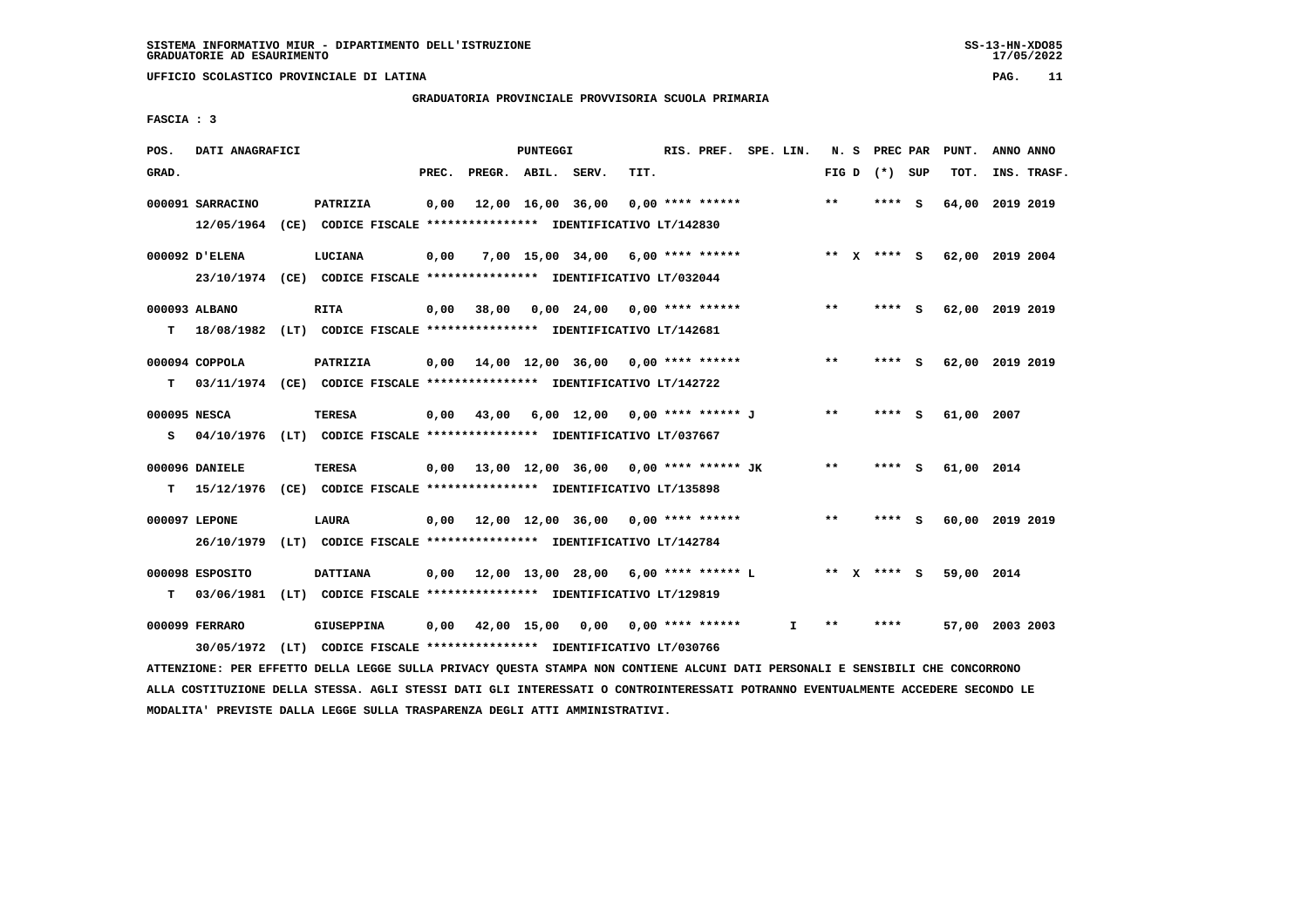**GRADUATORIA PROVINCIALE PROVVISORIA SCUOLA PRIMARIA**

 **FASCIA : 3**

| POS.  | DATI ANAGRAFICI                                                                                  |                   |       |                                          | PUNTEGGI |                                     |      | RIS. PREF. SPE. LIN. |              |         | N. S PREC PAR |          | PUNT.      | ANNO ANNO       |
|-------|--------------------------------------------------------------------------------------------------|-------------------|-------|------------------------------------------|----------|-------------------------------------|------|----------------------|--------------|---------|---------------|----------|------------|-----------------|
| GRAD. |                                                                                                  |                   | PREC. | PREGR. ABIL. SERV.                       |          |                                     | TIT. |                      |              | FIG D   | (*) SUP       |          | TOT.       | INS. TRASF.     |
|       | 000100 PARENTE<br>30/10/1965 (CE) CODICE FISCALE *************** IDENTIFICATIVO LT/326497        | <b>ELISABETTA</b> | 0,00  |                                          |          | $6,00$ $14,00$ $36,00$              |      | $0,00$ **** ******   | $\mathbf{I}$ | $**$    | **** S        |          | 56,00      | 2022 2022       |
| т     | 000101 NAPOLITANO<br>07/03/1978 (AV) CODICE FISCALE *************** IDENTIFICATIVO LT/135462     | MICHELANGELA      | 0,00  |                                          |          | $0,00$ 13,00 36,00 6,00 **** ****** |      |                      |              | $* *$   | $***$ S       |          | 55,00 2014 |                 |
|       | 000102 NATALE<br>10/12/1959 (NA) CODICE FISCALE **************** IDENTIFICATIVO LT/142790        | LINA              | 0,00  |                                          |          | $6,00$ 13,00 36,00 0,00 **** ****** |      |                      |              | $***$   | **** S        |          |            | 55,00 2019 2019 |
|       | 000103 INGUANTA<br>02/11/1974 (NA) CODICE FISCALE *************** IDENTIFICATIVO LT/030908       | <b>ROSSANA</b>    |       | 0,00 18,00 13,00 12,00 10,00 **** ****** |          |                                     |      |                      |              | $***$ X | $***$ S       |          | 53,00 2003 |                 |
|       | 000104 AMATO MALLOZZI<br>08/04/1968 (SA) CODICE FISCALE *************** IDENTIFICATIVO LT/142683 | <b>FRANCESCA</b>  | 0,00  |                                          |          | $0,00$ 16,00 36,00 0,00 **** ****** |      |                      |              | $***$   | **** S        |          |            | 52,00 2019 2019 |
|       | 000105 ALTIERI<br>07/12/1974 (BA) CODICE FISCALE *************** IDENTIFICATIVO LT/036578        | <b>ELISABETTA</b> | 0,00  |                                          |          | $3,00$ 13,00 36,00 0,00 **** ****** |      |                      |              | **      | ****          | - S      | 52,00 2022 |                 |
| т     | 000106 DE ROSA<br>20/11/1982 (CE) CODICE FISCALE **************** IDENTIFICATIVO LT/128847       | LUISA             | 0,00  |                                          |          | $2,00$ 11,00 36,00 0,00 **** ****** |      |                      |              | $***$   | $***$ S       |          | 49,00 2014 |                 |
|       | 000107 MAGLIOZZI<br>04/10/1971 (LT) CODICE FISCALE *************** IDENTIFICATIVO LT/142695      | <b>ANNUNZIATA</b> | 0,00  |                                          |          | 0,00 12,00 36,00 0,00 **** ****** J |      |                      |              |         | ** x **** s   |          |            | 48,00 2019 2019 |
| т     | 000108 CHIDDA<br>10/05/1983 (LT) CODICE FISCALE **************** IDENTIFICATIVO LT/129937        | <b>MARIANGELA</b> | 0,00  | 20,00 13,00 14,00 0,00 **** ****** J     |          |                                     |      |                      |              | $***$   | ****          | <b>S</b> | 47,00 2014 |                 |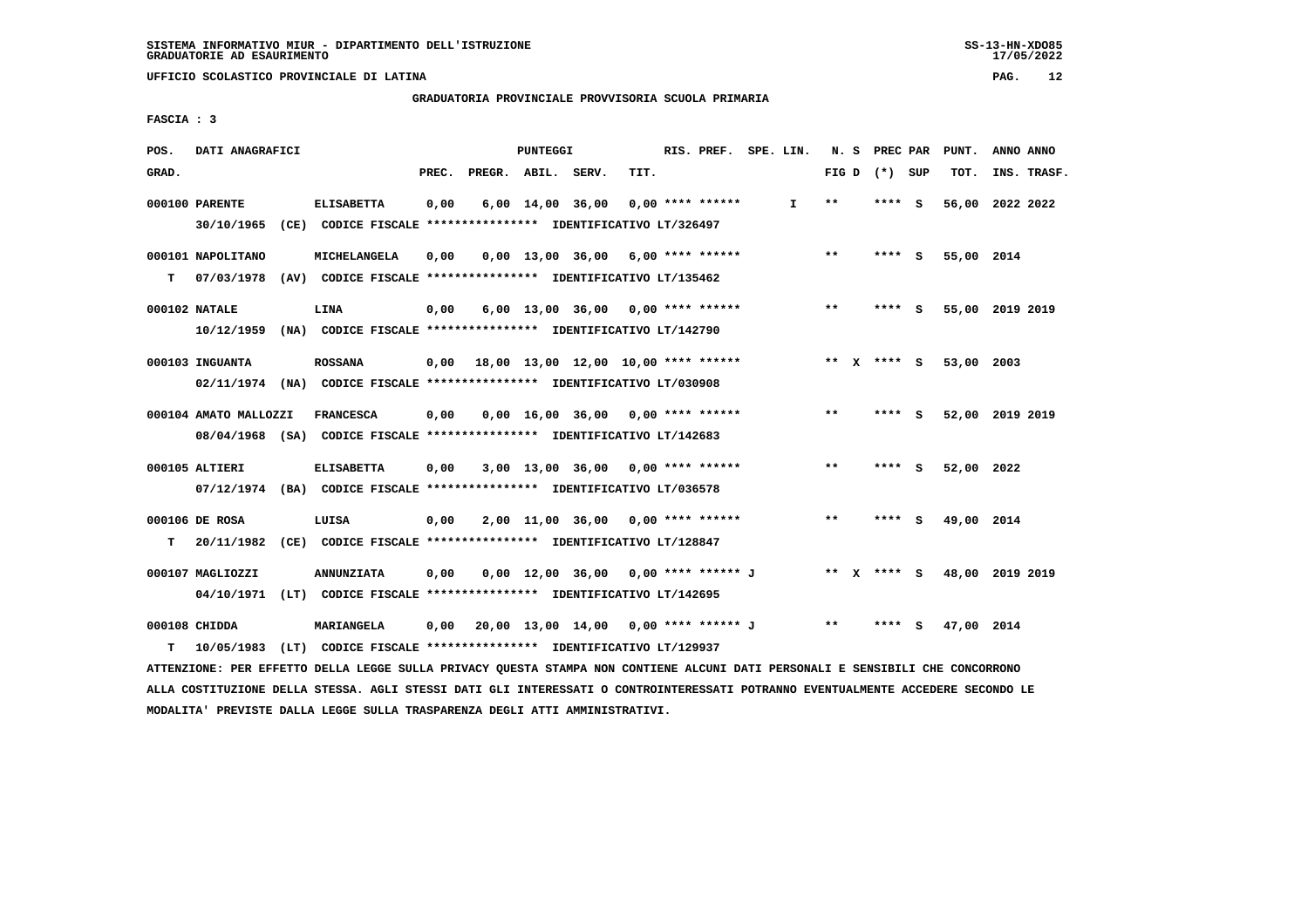**UFFICIO SCOLASTICO PROVINCIALE DI LATINA PAG. 13**

#### **GRADUATORIA PROVINCIALE PROVVISORIA SCUOLA PRIMARIA**

 **FASCIA : 3**

| POS.              | DATI ANAGRAFICI                 |                                                                                             |       |                        | PUNTEGGI    |                                       |      | RIS. PREF. SPE. LIN. |              |         | N. S PREC PAR   |     | PUNT.      | ANNO ANNO       |
|-------------------|---------------------------------|---------------------------------------------------------------------------------------------|-------|------------------------|-------------|---------------------------------------|------|----------------------|--------------|---------|-----------------|-----|------------|-----------------|
| GRAD.             |                                 |                                                                                             | PREC. | PREGR. ABIL. SERV.     |             |                                       | TIT. |                      |              |         | FIG D $(*)$ SUP |     | TOT.       | INS. TRASF.     |
|                   | 000109 IOVINE                   | <b>BARBARA</b><br>31/03/1975 (NA) CODICE FISCALE *************** IDENTIFICATIVO LT/129176   | 0,00  |                        | 33,00 12,00 | 0,00                                  |      | $0.00$ **** ******   |              |         | ** x **** S     |     | 45,00 2014 |                 |
| т                 | 000110 EVANGELISTA              | <b>ROSITA</b><br>13/10/1979 (LT) CODICE FISCALE *************** IDENTIFICATIVO LT/135361    | 0,00  | 31,00 14,00 0,00       |             |                                       |      | $0.00$ **** ******   |              | $***$   | **** S          |     | 45,00 2014 |                 |
| т                 | 000111 BORRIELLO<br>28/10/1981  | <b>MARIAASSUNTA</b><br>(NA) CODICE FISCALE *************** IDENTIFICATIVO LT/326495         | 0,00  | 30,00                  |             | $0.00$ 12.00 1.00 **** ******         |      |                      |              | $***$   | **** S          |     |            | 43,00 2022 2022 |
| т                 | 000112 CORRENTE                 | LUCIA PAOLA<br>15/10/1977 (LT) CODICE FISCALE *************** IDENTIFICATIVO LT/133705      | 0,00  | 27,00 15,00            |             | 0.00                                  |      | $0.00$ **** ******   |              | $***$ X | **** S          |     | 42,00 2014 |                 |
|                   | 000113 CRISPINO                 | <b>FRANCESCA</b><br>06/11/1978 (NA) CODICE FISCALE *************** IDENTIFICATIVO LT/326480 | 0,00  |                        |             | $0,00$ 15,00 24,00 3,00 **** ****** J |      |                      | $\mathbf{I}$ | $* *$   | $***$ S         |     |            | 42,00 2022 2022 |
| 000114 LONGO      |                                 | MANUELA<br>10/05/1973 (RM) CODICE FISCALE **************** IDENTIFICATIVO LT/124465         | 0,00  |                        | 0,00 41,00  | 0,00                                  |      | $0.00$ **** ******   |              | $**$    | **** S          |     |            | 41,00 2011 2011 |
| 000115 OLIVA<br>т |                                 | ANNA<br>06/05/1971 (CE) CODICE FISCALE *************** IDENTIFICATIVO LT/137899             | 0,00  |                        |             | $0,00$ 11,00 30,00 0,00 **** ******   |      |                      |              | $***$   | **** S          |     | 41,00 2014 |                 |
|                   | 000116 DE ANGELIS<br>26/12/1973 | <b>FEDERICA</b><br>(LT) CODICE FISCALE **************** IDENTIFICATIVO LT/030876            |       | $0,00$ $27,00$ $12,00$ |             | 0,00                                  |      | $0.00$ **** ******   |              | $***$   | **** S          |     | 39,00 2022 |                 |
| т                 | 000117 DEL PRETE<br>07/02/1981  | MARIA<br>(CE) CODICE FISCALE **************** IDENTIFICATIVO LT/326469                      | 0,00  |                        |             | $0.00$ 11.00 24.00 3.00 **** ******   |      |                      | I.           | **      | ****            | - 5 |            | 38,00 2022 2022 |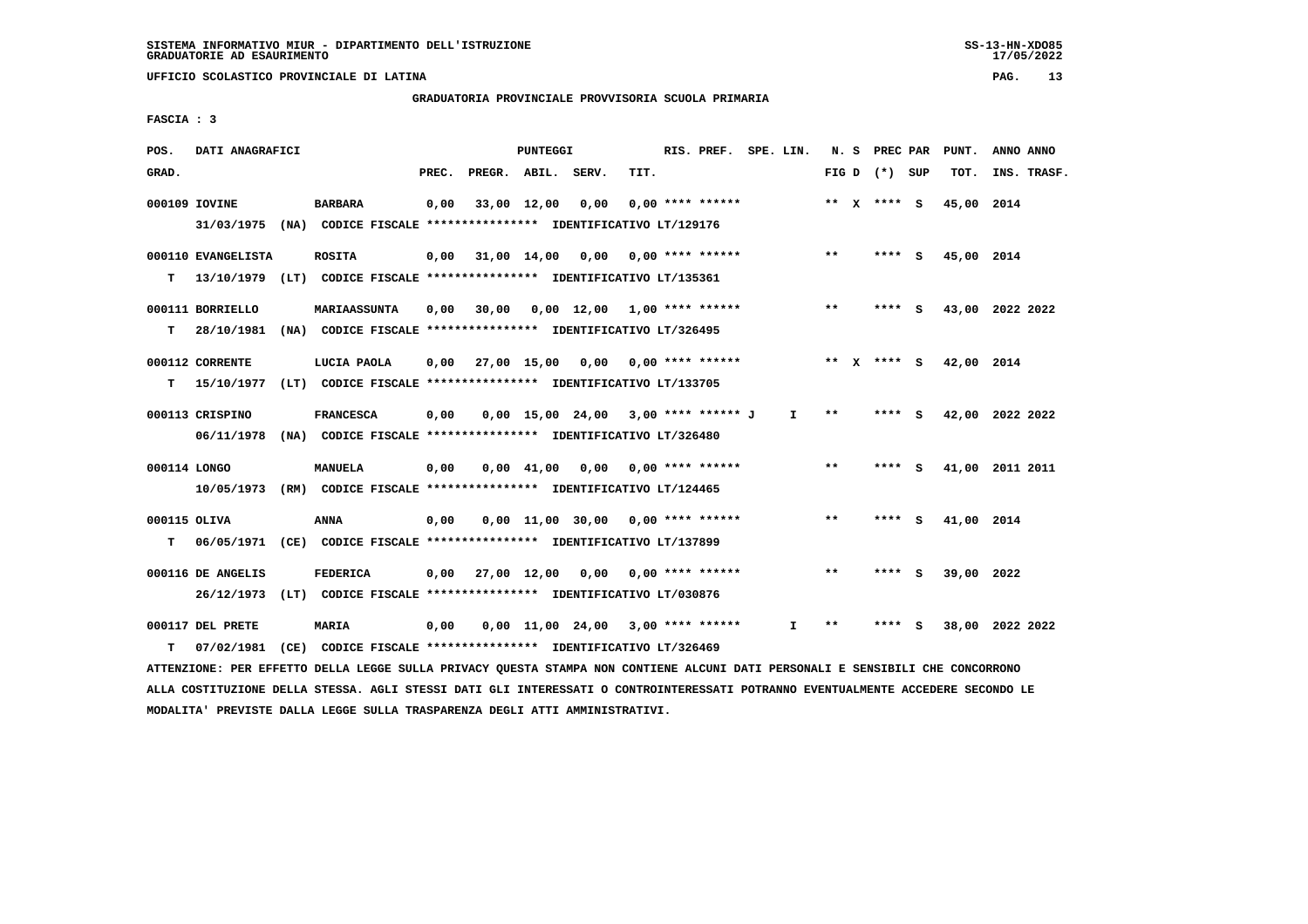**UFFICIO SCOLASTICO PROVINCIALE DI LATINA PAG. 14**

# **GRADUATORIA PROVINCIALE PROVVISORIA SCUOLA PRIMARIA**

 **FASCIA : 3**

| POS.              | DATI ANAGRAFICI                                                                            |                                                                                 |       |                               | PUNTEGGI |                                          |      | RIS. PREF. SPE. LIN. |              |       | N. S PREC PAR |          | PUNT.      | ANNO ANNO       |
|-------------------|--------------------------------------------------------------------------------------------|---------------------------------------------------------------------------------|-------|-------------------------------|----------|------------------------------------------|------|----------------------|--------------|-------|---------------|----------|------------|-----------------|
| GRAD.             |                                                                                            |                                                                                 | PREC. | PREGR. ABIL.                  |          | SERV.                                    | TIT. |                      |              | FIG D | (*) SUP       |          | TOT.       | INS. TRASF.     |
|                   | 000118 ALICANDRO<br>16/05/1976                                                             | <b>ANNARITA</b><br>(LT) CODICE FISCALE *************** IDENTIFICATIVO LT/119531 | 0,00  |                               |          | 24,00 13,00 0,00                         |      | $0.00$ **** ******   |              | $* *$ | $***$ S       |          | 37,00      | 2007            |
|                   | 000119 SANTUCCI<br>27/09/1980                                                              | <b>MARTA</b><br>(BG) CODICE FISCALE **************** IDENTIFICATIVO LT/142831   | 0,00  |                               |          | 0,00 13,00 24,00 0,00 **** ****** J      |      |                      |              | $* *$ | $***$ S       |          |            | 37,00 2019 2019 |
| т                 | 000120 MARIZIA<br>20/05/1978 (CE) CODICE FISCALE **************** IDENTIFICATIVO LT/142770 | MONICA                                                                          | 0,00  |                               |          | $0.00$ 12.00 24.00 0.00 **** ******      |      |                      |              |       | ** X **** S   |          |            | 36,00 2019 2019 |
|                   | 000121 ZAZZARO<br>16/07/1962 (LT) CODICE FISCALE *************** IDENTIFICATIVO LT/020883  | <b>FILOMENA</b>                                                                 |       |                               |          | $0,00$ 24,00 10,00 0,00 0,00 **** ****** |      |                      |              |       | ** $X$ **** S |          | 34,00 2000 |                 |
| 000122 GALLO      | 23/11/1977 (CE) CODICE FISCALE *************** IDENTIFICATIVO LT/326510                    | <b>DANIELA</b>                                                                  | 0,00  |                               |          | $0.00$ 15.00 19.00 0.00 **** ******      |      |                      | F            | $***$ | $***$ S       |          |            | 34,00 2022 2022 |
| 000123 MANZI<br>т | 22/06/1964 (NA) CODICE FISCALE **************** IDENTIFICATIVO LT/142727                   | <b>FELICETTA</b>                                                                | 0,00  |                               |          | 0,00 11,00 22,00 0,00 **** ******        |      |                      |              | **    | $***$ S       |          |            | 33,00 2019 2019 |
| 000124 CONTI<br>т | 08/09/1976 (FR) CODICE FISCALE *************** IDENTIFICATIVO LT/130153                    | <b>FRANCA</b>                                                                   |       | $0,00$ $17,00$ $12,00$ $0,00$ |          |                                          |      | 0,00 **** ******     |              | $* *$ | $***$ S       |          | 29,00 2014 |                 |
|                   | 000125 FEDELE<br>16/06/1977 (FR) CODICE FISCALE **************** IDENTIFICATIVO LT/135219  | MASSIMILIANO                                                                    | 0,00  |                               |          | $3,00$ 18,00 0,00 6,00 **** ******       |      |                      | $\mathbf{I}$ |       | ** x **** s   |          | 27,00 2014 |                 |
| т                 | 000126 QUADRANO<br>17/06/1982                                                              | LAURA<br>(LT) CODICE FISCALE **************** IDENTIFICATIVO LT/129097          | 0,00  |                               |          | $0,00$ 11,00 12,00 3,00 **** ******      |      |                      |              | $* *$ | ****          | <b>S</b> | 26,00 2014 |                 |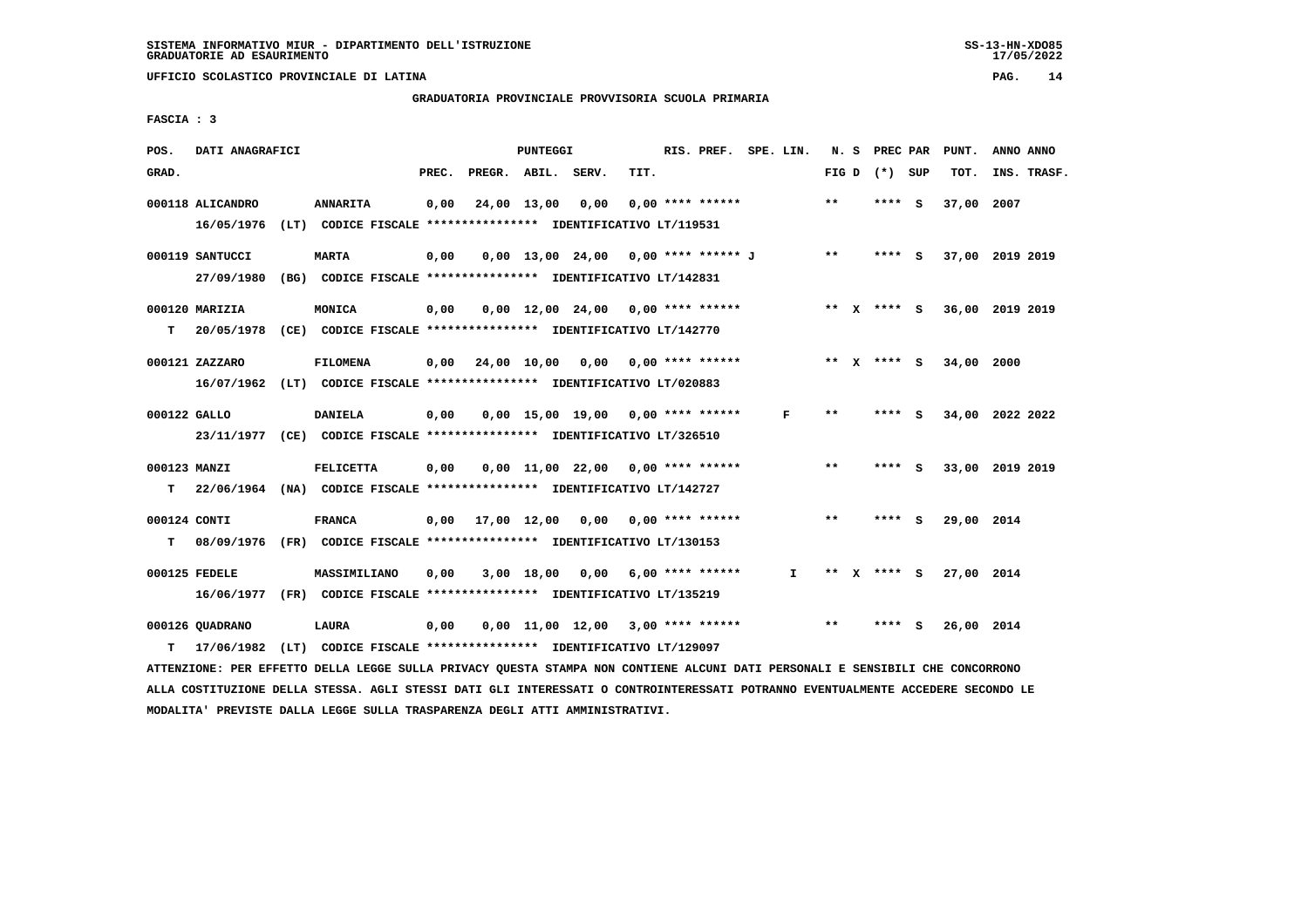**UFFICIO SCOLASTICO PROVINCIALE DI LATINA PAG. 15**

# **GRADUATORIA PROVINCIALE PROVVISORIA SCUOLA PRIMARIA**

 **FASCIA : 3**

| POS.  | DATI ANAGRAFICI   |                                                                          |       |                                          | PUNTEGGI           |                                    |      | RIS. PREF. SPE. LIN.      |    |       | N. S PREC PAR     | PUNT.      | ANNO ANNO       |
|-------|-------------------|--------------------------------------------------------------------------|-------|------------------------------------------|--------------------|------------------------------------|------|---------------------------|----|-------|-------------------|------------|-----------------|
| GRAD. |                   |                                                                          | PREC. | PREGR. ABIL. SERV.                       |                    |                                    | TIT. |                           |    |       | FIG $D$ $(*)$ SUP | TOT.       | INS. TRASF.     |
|       | 000127 RAPONI     | MONICA                                                                   | 0,00  | 24,00                                    | 0,00               | 0,00                               |      | $0.00$ **** ******        |    | $* *$ | **** S            |            | 24,00 2019 2019 |
| s     |                   | 12/06/1971 (LT) CODICE FISCALE **************** IDENTIFICATIVO LT/142811 |       |                                          |                    |                                    |      |                           |    |       |                   |            |                 |
|       | 000128 FIORILLO   | <b>FERNANDA</b>                                                          | 0,00  | 23,00                                    | 0,00               | 0,00                               |      | $0.00$ **** ******        |    | $***$ | $***$ S           |            | 23,00 2019 2019 |
| т     |                   | 31/10/1974 (CE) CODICE FISCALE *************** IDENTIFICATIVO LT/142762  |       |                                          |                    |                                    |      |                           |    |       |                   |            |                 |
|       | 000129 TOFFANIN   | <b>PAOLA</b>                                                             | 0,00  |                                          |                    | $9,00$ 13,00 0,00 0,00 **** ****** |      |                           |    | $***$ | $***$ S           | 22,00 2014 |                 |
| т     |                   | 22/09/1973 (TO) CODICE FISCALE **************** IDENTIFICATIVO LT/130180 |       |                                          |                    |                                    |      |                           |    |       |                   |            |                 |
|       | 000130 NASSA      | ANNA MARIA                                                               | 0,00  |                                          | $6,00 \quad 16,00$ |                                    |      | $0.00$ $0.00$ **** ****** | I. |       | ** X **** S       |            | 22,00 2022 2022 |
|       |                   | 26/12/1966 (CE) CODICE FISCALE *************** IDENTIFICATIVO LT/326502  |       |                                          |                    |                                    |      |                           |    |       |                   |            |                 |
|       | 000131 MINUTILLO  | LETIZIA                                                                  | 0,00  |                                          | $3,00$ 15,00       |                                    |      | $0,00$ 3,00 **** ******   |    |       | ** x **** S       | 21,00 2014 |                 |
| т     |                   | 21/09/1983 (LT) CODICE FISCALE **************** IDENTIFICATIVO LT/135611 |       |                                          |                    |                                    |      |                           |    |       |                   |            |                 |
|       | 000132 CASCONI    | MICHELA                                                                  |       | $0,00$ $21,00$ $0,00$                    |                    | 0.00                               |      | 0,00 **** ****** J        |    | $* *$ | **** S            |            | 21,00 2019 2019 |
|       |                   | 15/01/1975 (LT) CODICE FISCALE *************** IDENTIFICATIVO LT/142705  |       |                                          |                    |                                    |      |                           |    |       |                   |            |                 |
|       | 000133 CANZONIERI | PATRIZIA                                                                 |       | $0,00$ 10,00 11,00 0,00 0,00 **** ****** |                    |                                    |      |                           |    |       | ** $X$ **** S     | 21,00 2022 |                 |
| т     |                   | 14/06/1967 (SA) CODICE FISCALE **************** IDENTIFICATIVO LT/130524 |       |                                          |                    |                                    |      |                           |    |       |                   |            |                 |
|       | 000134 MATTARELLI | <b>ROSANNA</b>                                                           | 0,00  |                                          | 7,00 13,00         |                                    |      | $0,00$ $0,00$ **** ****** |    | $***$ | **** S            | 20,00 2007 |                 |
|       |                   | 01/12/1961 (LT) CODICE FISCALE *************** IDENTIFICATIVO LT/020143  |       |                                          |                    |                                    |      |                           |    |       |                   |            |                 |
|       |                   |                                                                          |       |                                          |                    |                                    |      |                           |    |       |                   |            |                 |
|       | 000135 FANTASIA   | <b>ROSA ANNA</b>                                                         | 0,00  |                                          | 3,00 17,00         | 0,00                               |      | $0.00$ **** ******        |    | ** X  | **** S            | 20,00 2014 |                 |
| т     | 27/08/1981        | (KR) CODICE FISCALE **************** IDENTIFICATIVO LT/135619            |       |                                          |                    |                                    |      |                           |    |       |                   |            |                 |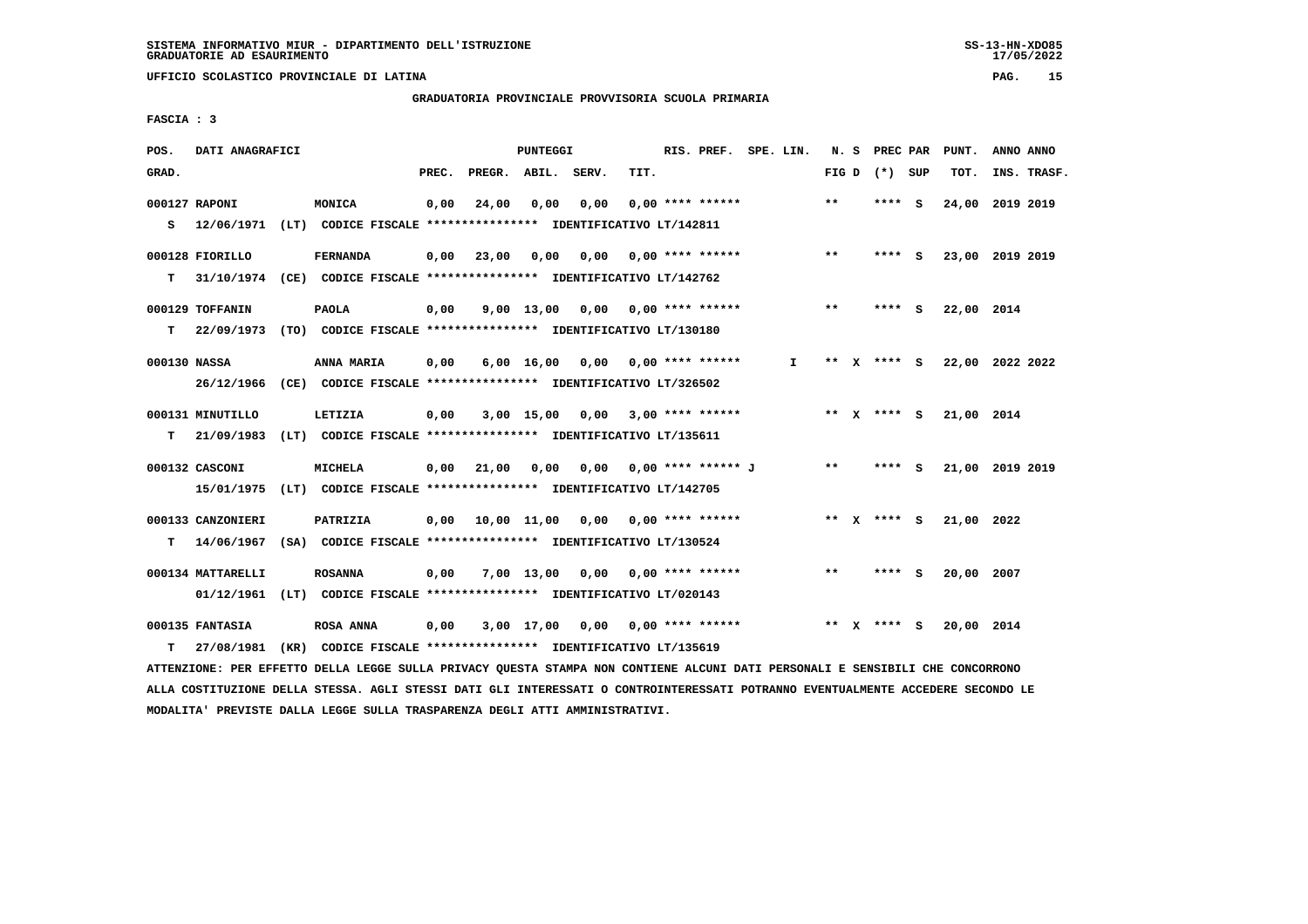**UFFICIO SCOLASTICO PROVINCIALE DI LATINA PAG. 16**

 **GRADUATORIA PROVINCIALE PROVVISORIA SCUOLA PRIMARIA**

 **FASCIA : 3**

| POS.         | DATI ANAGRAFICI    |                                                                                                                               |       |       | PUNTEGGI |                                                               |      | RIS. PREF. SPE. LIN. |              |                 | N. S PREC PAR | PUNT.      | ANNO ANNO       |  |
|--------------|--------------------|-------------------------------------------------------------------------------------------------------------------------------|-------|-------|----------|---------------------------------------------------------------|------|----------------------|--------------|-----------------|---------------|------------|-----------------|--|
| GRAD.        |                    |                                                                                                                               | PREC. |       |          | PREGR. ABIL. SERV.                                            | TIT. |                      |              | FIG D $(*)$ SUP |               | тот.       | INS. TRASF.     |  |
| 000136 NASTA |                    | <b>GIUSEPPA</b>                                                                                                               | 0,00  |       |          | $6,00 \quad 14,00 \quad 0,00$                                 |      | $0.00$ **** ******   |              | $* *$           | ****          | 20,00 2022 |                 |  |
|              |                    | 23/05/1965 (LT) CODICE FISCALE *************** IDENTIFICATIVO LT/021571                                                       |       |       |          |                                                               |      |                      |              |                 |               |            |                 |  |
|              | 000137 LECCESE     | <b>PAOLA</b>                                                                                                                  | 0,00  |       |          | $6,00$ 14,00 0,00 0,00 **** ******                            |      |                      |              | $**$            | **** S        | 20,00 2022 |                 |  |
|              |                    | 29/12/1958 (LT) CODICE FISCALE *************** IDENTIFICATIVO LT/032111                                                       |       |       |          |                                                               |      |                      |              |                 |               |            |                 |  |
|              |                    |                                                                                                                               |       |       |          |                                                               |      |                      |              |                 |               |            |                 |  |
|              | 000138 AGOSTINELLI | TERESA                                                                                                                        | 0,00  |       |          | 6,00 13,00 0,00 0,00 **** ******                              |      |                      |              | $***$           | **** S        |            | 19,00 2003 2003 |  |
|              |                    | 31/01/1966 (LT) CODICE FISCALE *************** IDENTIFICATIVO LT/030857                                                       |       |       |          |                                                               |      |                      |              |                 |               |            |                 |  |
|              | 000139 SCIALLA     | <b>GIOVANNA</b>                                                                                                               | 0,00  |       |          | $1,00$ $11,00$ $7,00$ $0,00$ **** ******                      |      |                      |              | $***$           | $***$ S       | 19,00 2014 |                 |  |
| т            |                    | 18/05/1977 (CE) CODICE FISCALE **************** IDENTIFICATIVO LT/135595                                                      |       |       |          |                                                               |      |                      |              |                 |               |            |                 |  |
|              | 000140 GIORGI      | <b>ROBERTO</b>                                                                                                                | 0,00  | 19,00 |          | 0,00 0,00 0,00 **** ******                                    |      |                      |              | ** X **** S     |               | 19,00 2014 |                 |  |
| т            |                    | 09/12/1968 (RM) CODICE FISCALE **************** IDENTIFICATIVO LT/136199                                                      |       |       |          |                                                               |      |                      |              |                 |               |            |                 |  |
|              |                    |                                                                                                                               |       |       |          |                                                               |      |                      |              |                 |               |            |                 |  |
|              | 000141 MONFORTE    | <b>PAOLA</b>                                                                                                                  | 0,00  |       |          | $0.00 \quad 16.00 \quad 0.00 \quad 3.00 \quad *** \quad ***}$ |      |                      | $\mathbf{I}$ | $***$           | **** S        | 19,00 2014 |                 |  |
|              | 29/10/1973         | (LT) CODICE FISCALE *************** IDENTIFICATIVO LT/129403                                                                  |       |       |          |                                                               |      |                      |              |                 |               |            |                 |  |
|              | 000142 DELLA VOLPE | <b>CARMELA</b>                                                                                                                | 0,00  |       |          | $6,00$ 13,00 0,00 0,00 **** ******                            |      |                      |              | $***$           | **** S        |            | 19,00 2019 2019 |  |
|              |                    | 27/11/1968 (CE) CODICE FISCALE *************** IDENTIFICATIVO LT/142738                                                       |       |       |          |                                                               |      |                      |              |                 |               |            |                 |  |
|              |                    |                                                                                                                               |       |       |          |                                                               |      |                      |              |                 |               |            |                 |  |
|              | 000143 MATTAROLO   | MARIAPAOLA                                                                                                                    | 0,00  |       |          | $1,00$ $11,00$ $0,00$ $6,00$ **** ******                      |      |                      |              | $***$           | **** S        | 18,00 2014 |                 |  |
| т            |                    | 30/07/1962 (BA) CODICE FISCALE **************** IDENTIFICATIVO LT/131044                                                      |       |       |          |                                                               |      |                      |              |                 |               |            |                 |  |
|              | 000144 CARINGI     | <b>SARA</b>                                                                                                                   | 0,00  |       |          | 0,00 18,00 0,00 0,00 **** ******                              |      |                      |              | $* *$           | **** S        | 18,00 2014 |                 |  |
| т            | 02/10/1980         | (LT) CODICE FISCALE **************** IDENTIFICATIVO LT/130936                                                                 |       |       |          |                                                               |      |                      |              |                 |               |            |                 |  |
|              |                    | ATTENZIONE: PER EFFETTO DELLA LEGGE SULLA PRIVACY QUESTA STAMPA NON CONTIENE ALCUNI DATI PERSONALI E SENSIBILI CHE CONCORRONO |       |       |          |                                                               |      |                      |              |                 |               |            |                 |  |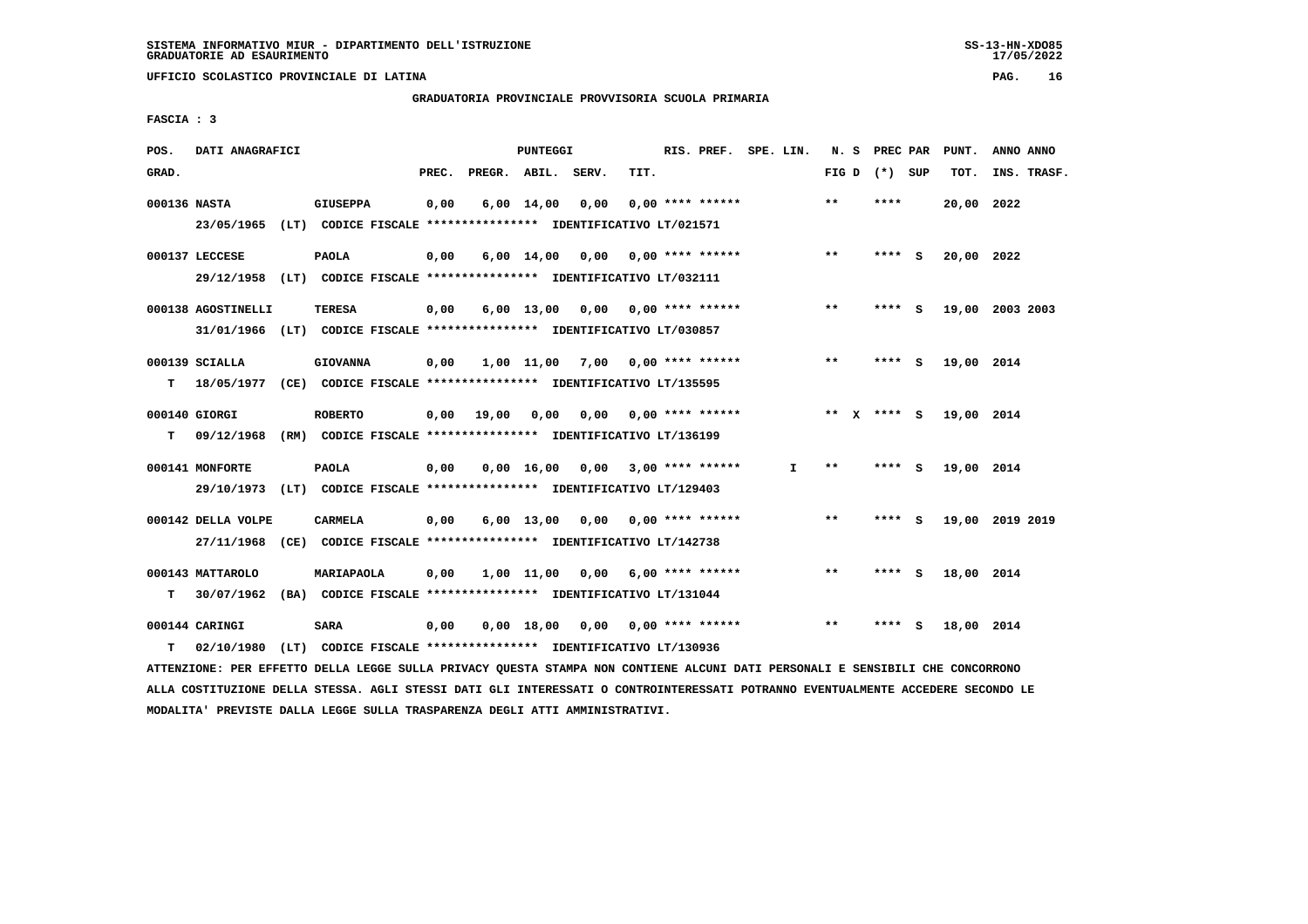**GRADUATORIA PROVINCIALE PROVVISORIA SCUOLA PRIMARIA**

 **FASCIA : 3**

| POS.             | DATI ANAGRAFICI                                                                                |                    |       |                    | <b>PUNTEGGI</b> |                                                                                                       |      | RIS. PREF. SPE. LIN.    |              |       | N. S PREC PAR   | PUNT.      | ANNO ANNO       |
|------------------|------------------------------------------------------------------------------------------------|--------------------|-------|--------------------|-----------------|-------------------------------------------------------------------------------------------------------|------|-------------------------|--------------|-------|-----------------|------------|-----------------|
| GRAD.            |                                                                                                |                    | PREC. | PREGR. ABIL. SERV. |                 |                                                                                                       | TIT. |                         |              |       | FIG D $(*)$ SUP | TOT.       | INS. TRASF.     |
|                  | 000145 DE MARTINO<br>27/01/1968                                                                | <b>ROSANNA</b>     | 0,00  |                    | 3,00 14,00      | 0,00<br>(SA) CODICE FISCALE **************** IDENTIFICATIVO LT/128670                                 |      | $0.00$ **** ******      |              | $* *$ | **** S          |            | 17,00 2014 2014 |
| 000146 CASO<br>т | 31/07/1976 (SA) CODICE FISCALE *************** IDENTIFICATIVO LT/130215                        | <b>ROSANNA</b>     | 0,00  |                    |                 | $0,00$ 11,00 0,00 6,00 **** ******                                                                    |      |                         |              | $***$ | **** S          | 17,00 2014 |                 |
| т                | 000147 MANCONE<br>11/12/1975 (NA) CODICE FISCALE *************** IDENTIFICATIVO LT/326505      | <b>ROSA</b>        | 0,00  |                    |                 | $3,00$ 11,00 0,00 3,00 **** ******                                                                    |      |                         | I.           | **    | **** S          |            | 17,00 2022 2022 |
| т                | 000148 TAGLIALATELA<br>10/01/1969 (CE) CODICE FISCALE *************** IDENTIFICATIVO LT/135506 | <b>MARISA</b>      |       | 0,00 12,00         | 0,00            | 2,00                                                                                                  |      | $3,00$ **** ******      |              | $***$ | **** S          | 17,00 2022 |                 |
| T.               | 000149 ANTONUCCI<br>12/04/1975                                                                 | <b>SABRINA</b>     |       | $0,00$ 16,00       | 0,00            | (EE) CODICE FISCALE *************** IDENTIFICATIVO LT/130595                                          |      | $0,00$ 0,00 **** ****** |              | $***$ | **** S          | 16,00 2014 |                 |
|                  | 000150 DI FALCO<br>22/03/1968 (LT) CODICE FISCALE *************** IDENTIFICATIVO LT/128918     | PATRIZIA           | 0,00  |                    |                 | $0.00 \quad 16.00 \quad 0.00 \quad 0.00 \quad *** \quad ***$                                          |      |                         |              |       | ** x **** s     | 16,00 2014 |                 |
| 000151 RASO<br>т | 01/10/1980 (FR) CODICE FISCALE *************** IDENTIFICATIVO LT/135907                        | <b>FEDERICA</b>    | 0,00  |                    |                 | 5,00 11,00 0,00                                                                                       |      | $0,00$ **** ******      |              | $***$ | **** $S$        | 16,00 2014 |                 |
| 000152 VIOLA     | 23/02/1968 (LT) CODICE FISCALE *************** IDENTIFICATIVO LT/028943                        | <b>MARIATERESA</b> | 0,00  |                    |                 | $3,00$ 13,00 0,00 0,00 **** ******                                                                    |      |                         | $\mathbf{I}$ | **    | $***$ S         | 16,00 2019 |                 |
|                  | 000153 CORRENTE<br>27/03/1962                                                                  | <b>PASQUALINA</b>  | 0,00  |                    |                 | $3,00$ 12,00 0,00 0,00 **** ****** L<br>(LT) CODICE FISCALE **************** IDENTIFICATIVO LT/037342 |      |                         |              |       | ** X **** S     |            | 15,00 2007 2007 |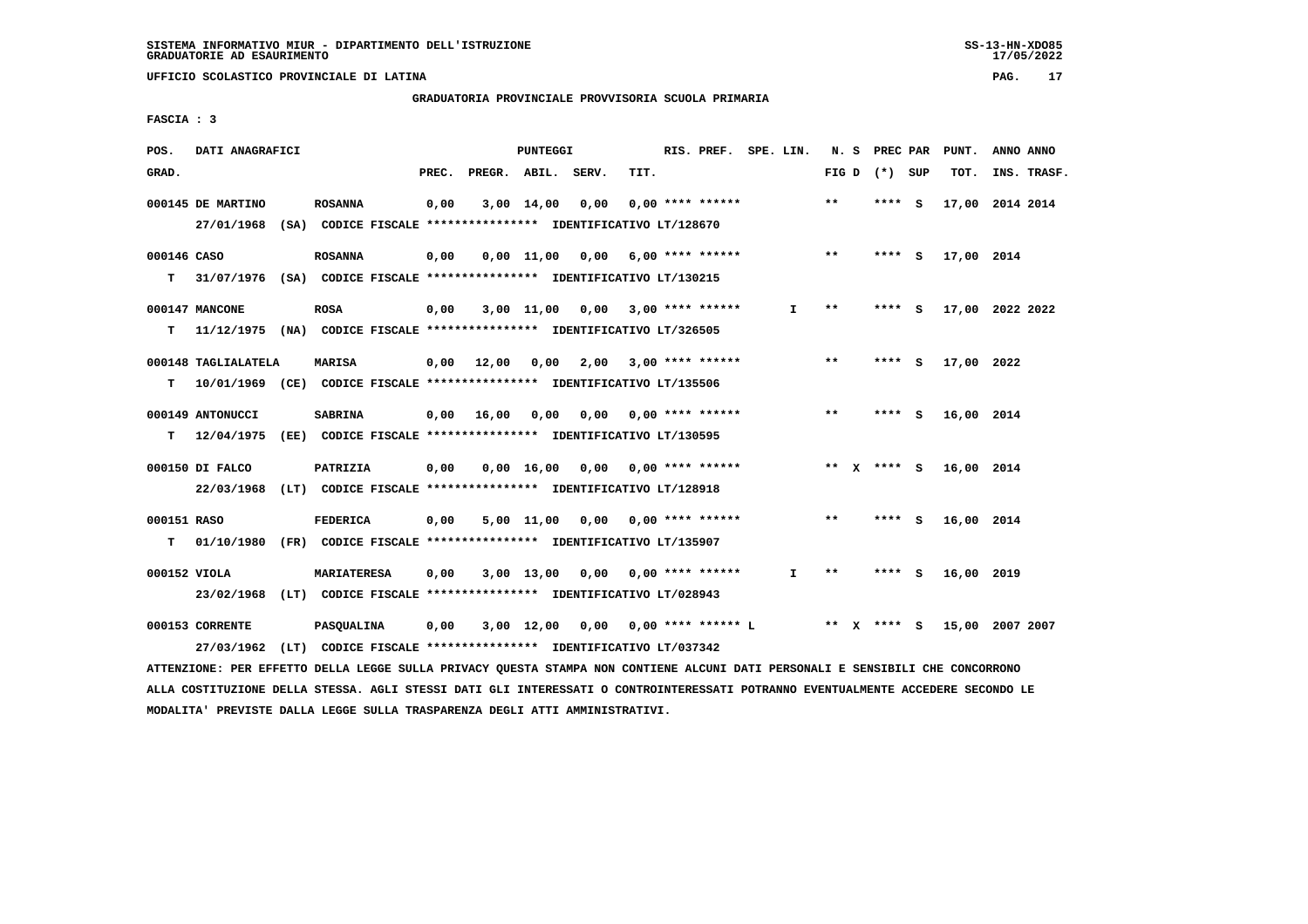**UFFICIO SCOLASTICO PROVINCIALE DI LATINA PAG. 18**

 **GRADUATORIA PROVINCIALE PROVVISORIA SCUOLA PRIMARIA**

 **FASCIA : 3**

| POS.         | DATI ANAGRAFICI     |                                                                           |       |                    | PUNTEGGI   |                                    |      | RIS. PREF. SPE. LIN.    |    |                 | N. S PREC PAR | PUNT.      | ANNO ANNO       |
|--------------|---------------------|---------------------------------------------------------------------------|-------|--------------------|------------|------------------------------------|------|-------------------------|----|-----------------|---------------|------------|-----------------|
| GRAD.        |                     |                                                                           | PREC. | PREGR. ABIL. SERV. |            |                                    | TIT. |                         |    | FIG D $(*)$ SUP |               | TOT.       | INS. TRASF.     |
|              | 000154 LA TORRE     | <b>EMANUELA</b>                                                           | 0,00  |                    | 3,00 12,00 | 0,00                               |      | $0.00$ **** ******      | Ι. | $* *$           | **** S        | 15,00 2014 |                 |
|              |                     | T 09/12/1978 (LT) CODICE FISCALE *************** IDENTIFICATIVO LT/129897 |       |                    |            |                                    |      |                         |    |                 |               |            |                 |
|              | 000155 VALENTE      | <b>ANNA</b>                                                               | 0,00  |                    |            | $4,00$ 11,00 0,00 0,00 **** ****** |      |                         |    | $* *$           | **** S        | 15,00 2014 |                 |
| T.           |                     | 05/07/1982 (LT) CODICE FISCALE **************** IDENTIFICATIVO LT/130201  |       |                    |            |                                    |      |                         |    |                 |               |            |                 |
| 000156 CILLO |                     | <b>NADIA</b>                                                              | 0,00  | 6,00               | 6,00       |                                    |      | $0,00$ 3,00 **** ****** |    | **              | **** S        | 15,00 2022 |                 |
|              |                     | S 27/02/1972 (EE) CODICE FISCALE *************** IDENTIFICATIVO LT/036689 |       |                    |            |                                    |      |                         |    |                 |               |            |                 |
|              | 000157 ZANGRILLO    | <b>NICOLETTA</b>                                                          | 0,00  |                    |            | 1,00 13,00 0,00 0,00 **** ******   |      |                         |    | $***$           | **** S        | 14,00 2014 |                 |
| т            |                     | 19/10/1974 (LT) CODICE FISCALE **************** IDENTIFICATIVO LT/030722  |       |                    |            |                                    |      |                         |    |                 |               |            |                 |
|              | 000158 RICCIARDELLA | <b>RUGGERO</b>                                                            | 0,00  |                    |            | 0,00 14,00 0,00                    |      | $0.00$ **** ******      |    | ** $X$ **** S   |               | 14,00 2014 |                 |
| т            |                     | 12/03/1975 (LT) CODICE FISCALE *************** IDENTIFICATIVO LT/129759   |       |                    |            |                                    |      |                         |    |                 |               |            |                 |
|              | 000159 SCHIAPPA     | <b>ANNARITA</b>                                                           | 0,00  |                    |            | $0,00$ 11,00 0,00 3,00 **** ****** |      |                         |    | $***$           | **** S        | 14,00 2014 |                 |
| T.           |                     | 05/06/1969 (LT) CODICE FISCALE **************** IDENTIFICATIVO LT/029426  |       |                    |            |                                    |      |                         |    |                 |               |            |                 |
|              | 000160 BIANCO       | LUIGI                                                                     | 0,00  |                    |            | 3,00 11,00 0,00 0,00 **** ****** L |      |                         |    | $***$           | **** S        | 14,00 2014 |                 |
| T.           |                     | 26/04/1974 (EE) CODICE FISCALE *************** IDENTIFICATIVO LT/130359   |       |                    |            |                                    |      |                         |    |                 |               |            |                 |
|              | 000161 ESPOSITO     | <b>ANGELA</b>                                                             |       | $0,00$ 14,00       | 0,00       | 0.00                               |      | 0,00 **** ******        |    | **              | **** S        |            | 14,00 2022 2022 |
|              | 22/01/1977          | (NA) CODICE FISCALE **************** IDENTIFICATIVO LT/326473             |       |                    |            |                                    |      |                         |    |                 |               |            |                 |
|              | 000162 CASOLARO     | MARIAANGELA                                                               |       | $0,00$ 14,00       | 0,00       | 0,00                               |      | $0.00$ **** ******      |    | $* *$           | **** S        | 14,00      | 2022            |
| T.           |                     | 23/06/1979 (NA) CODICE FISCALE **************** IDENTIFICATIVO LT/135210  |       |                    |            |                                    |      |                         |    |                 |               |            |                 |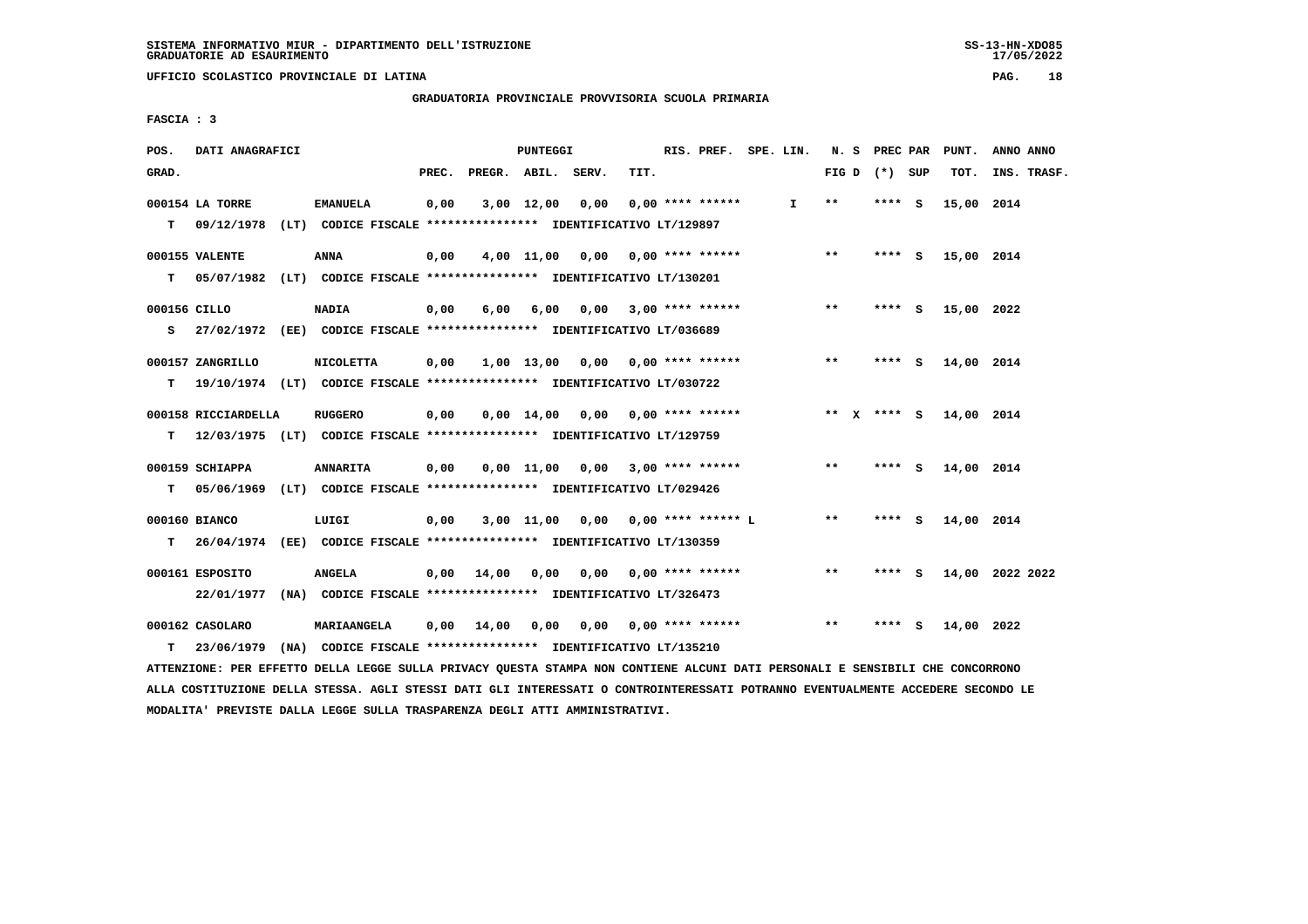**UFFICIO SCOLASTICO PROVINCIALE DI LATINA PAG. 19**

 **GRADUATORIA PROVINCIALE PROVVISORIA SCUOLA PRIMARIA**

 **FASCIA : 3**

| POS.  | DATI ANAGRAFICI                                                           |                |       |                    | <b>PUNTEGGI</b>    |                                    |      | RIS. PREF. SPE. LIN.      |    |       | N. S PREC PAR   | PUNT.      | ANNO ANNO       |
|-------|---------------------------------------------------------------------------|----------------|-------|--------------------|--------------------|------------------------------------|------|---------------------------|----|-------|-----------------|------------|-----------------|
| GRAD. |                                                                           |                | PREC. | PREGR. ABIL. SERV. |                    |                                    | TIT. |                           |    |       | FIG D $(*)$ SUP | TOT.       | INS. TRASF.     |
|       | 000163 BELLATO                                                            | <b>ELISA</b>   | 0,00  |                    | $0.00$ 13,00       | 0,00                               |      | $0.00$ **** ******        |    | $**$  | $***$ S         | 13,00 2014 |                 |
|       | T 12/08/1981 (RM) CODICE FISCALE *************** IDENTIFICATIVO LT/130765 |                |       |                    |                    |                                    |      |                           |    |       |                 |            |                 |
|       | 000164 OTTAVI                                                             | <b>ALESSIA</b> | 0,00  |                    |                    | $0,00$ 13,00 0,00 0,00 **** ****** |      |                           |    | $***$ | **** S          | 13,00 2014 |                 |
|       | 19/09/1982 (LT) CODICE FISCALE *************** IDENTIFICATIVO LT/128863   |                |       |                    |                    |                                    |      |                           |    |       |                 |            |                 |
|       | 000165 FISCONE                                                            | <b>ANGELA</b>  | 0,00  |                    |                    | 1,00 12,00 0,00 0,00 **** ******   |      |                           |    | $* *$ | **** S          |            | 13,00 2019 2019 |
| т     | 03/08/1966 (CE) CODICE FISCALE **************** IDENTIFICATIVO LT/142703  |                |       |                    |                    |                                    |      |                           |    |       |                 |            |                 |
|       | 000166 CAPRIO                                                             | <b>TIZIANA</b> | 0,00  |                    | $0,00 \quad 12,00$ | 0,00 0,00 **** ******              |      |                           |    |       | ** $X$ **** S   | 12,00 2014 |                 |
|       | 24/10/1964 (LT) CODICE FISCALE *************** IDENTIFICATIVO LT/022211   |                |       |                    |                    |                                    |      |                           |    |       |                 |            |                 |
|       | 000167 DE ROSA                                                            | <b>ANGELA</b>  | 0,00  |                    |                    | $0,00$ $12,00$ $0,00$              |      | $0.00$ **** ******        |    | $***$ | **** S          | 12,00 2014 |                 |
|       | 13/04/1981 (CE) CODICE FISCALE **************** IDENTIFICATIVO LT/131932  |                |       |                    |                    |                                    |      |                           |    |       |                 |            |                 |
|       | 000168 VELLUCCI                                                           | <b>GASPARE</b> | 0,00  |                    |                    | $0,00$ 11,00 0,00 1,00 **** ****** |      |                           | I. | $* *$ | ****            | 12,00 2014 |                 |
| т     | 12/02/1971 (LT) CODICE FISCALE *************** IDENTIFICATIVO LT/142661   |                |       |                    |                    |                                    |      |                           |    |       |                 |            |                 |
|       | 000169 GAUDIINO                                                           | <b>DEBORAH</b> | 0,00  |                    | $0.00$ 12.00       |                                    |      | $0.00$ $0.00$ **** ****** |    | $* *$ | ****            |            | 12,00 2022 2022 |
|       | 09/08/1972 (PI) CODICE FISCALE *************** IDENTIFICATIVO LT/326464   |                |       |                    |                    |                                    |      |                           |    |       |                 |            |                 |
|       | 000170 PALMIERO                                                           | <b>BIANCA</b>  | 0,00  |                    | 1,00 11,00         | 0,00                               |      | $0.00$ **** ******        |    | **    | **** S          | 12,00 2022 |                 |
| т     | 26/02/1982 (CE) CODICE FISCALE *************** IDENTIFICATIVO LT/135596   |                |       |                    |                    |                                    |      |                           |    |       |                 |            |                 |
|       | 000171 DI NORA                                                            | LUCIA          | 0,00  |                    |                    | 0,00 11,00 0,00                    |      | $0.00$ **** ******        |    |       | ** X **** S     | 11,00 2014 |                 |
| т     | 01/05/1972 (LT) CODICE FISCALE *************** IDENTIFICATIVO LT/133684   |                |       |                    |                    |                                    |      |                           |    |       |                 |            |                 |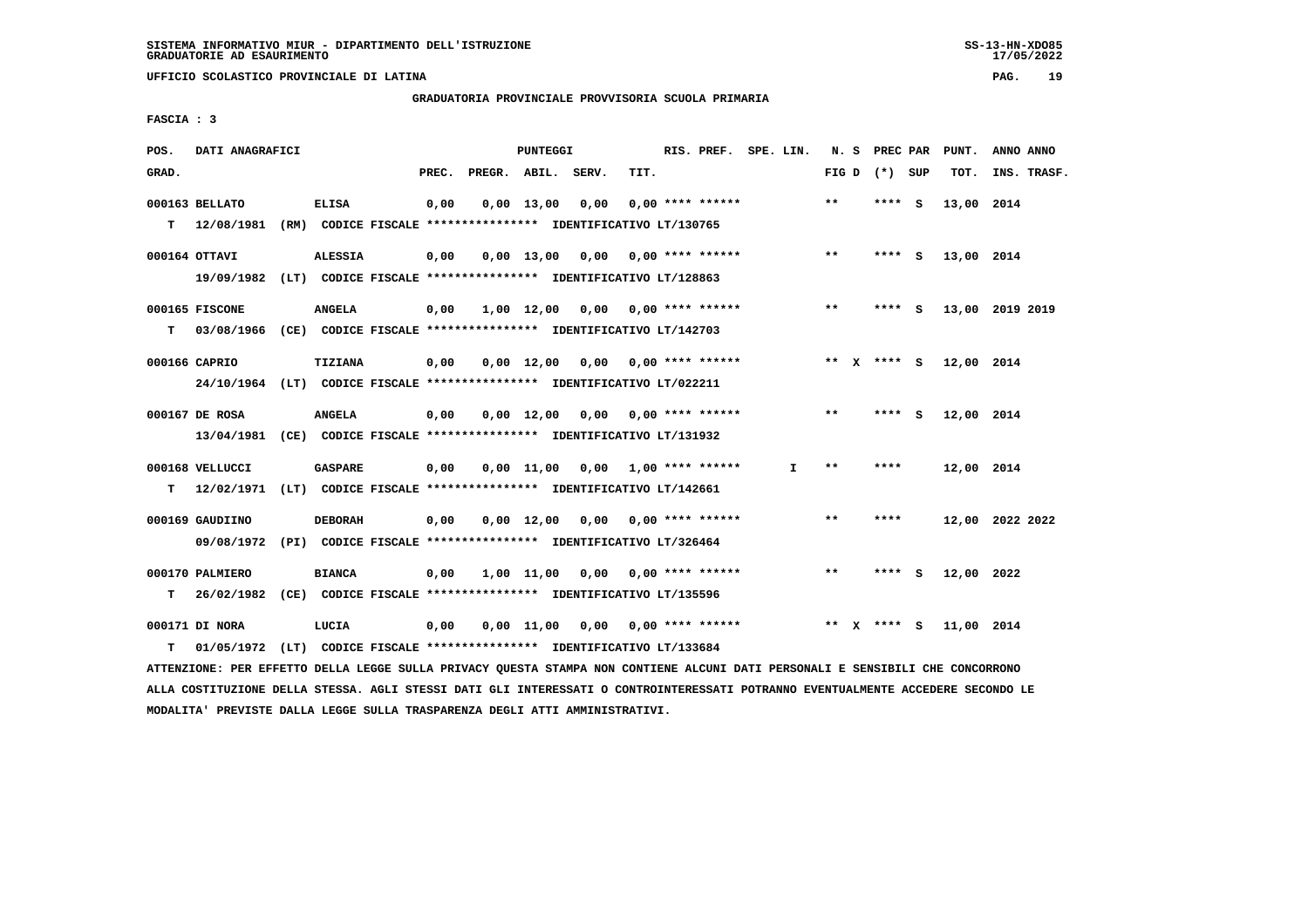**UFFICIO SCOLASTICO PROVINCIALE DI LATINA PAG. 20**

 **GRADUATORIA PROVINCIALE PROVVISORIA SCUOLA PRIMARIA**

 **FASCIA : 3**

| POS.  | DATI ANAGRAFICI                 |      |                                                          |       |                                          | <b>PUNTEGGI</b> |                                    |                           | RIS. PREF. |  | SPE. LIN. | N. S PREC PAR |         |     | PUNT.      | ANNO ANNO |             |
|-------|---------------------------------|------|----------------------------------------------------------|-------|------------------------------------------|-----------------|------------------------------------|---------------------------|------------|--|-----------|---------------|---------|-----|------------|-----------|-------------|
| GRAD. |                                 |      |                                                          | PREC. | PREGR. ABIL. SERV.                       |                 |                                    | TIT.                      |            |  |           | FIG D $(*)$   |         | SUP | TOT.       |           | INS. TRASF. |
| т     | 000172 DE GENNARO<br>28/12/1969 | (NA) | IOLANDA<br>CODICE FISCALE                                | 0,00  | *************** IDENTIFICATIVO LT/136185 |                 | $0,00$ 11,00 0,00 0,00 **** ****** |                           |            |  |           | $***$         | $***$ S |     | 11,00 2014 |           |             |
|       |                                 |      |                                                          |       |                                          |                 |                                    |                           |            |  |           |               |         |     |            |           |             |
|       | 000173 CAPOBIANCO               |      | <b>ANTONIETTA</b>                                        | 0,00  |                                          |                 | 0,00 11,00 0,00 0,00 **** ******   |                           |            |  |           | $* *$         | $***$ S |     | 11,00 2014 |           |             |
| т     | 12/10/1971                      | (LT) | CODICE FISCALE **************** IDENTIFICATIVO LT/129152 |       |                                          |                 |                                    |                           |            |  |           |               |         |     |            |           |             |
|       | 000174 ULGIATI                  |      | <b>ANNA MARIA GR</b>                                     | 0,00  |                                          |                 | $0,00$ 11,00 0,00 0,00 **** ****** |                           |            |  |           | $***$         | $***5$  |     | 11,00      | 2019 2019 |             |
| T.    | 01/11/1973                      | (LT) | CODICE FISCALE **************** IDENTIFICATIVO LT/142728 |       |                                          |                 |                                    |                           |            |  |           |               |         |     |            |           |             |
|       | 000175 BARBATO                  |      | GIULIA                                                   | 0,00  |                                          |                 | $0,00$ 11,00 0,00 0,00 **** ****** |                           |            |  |           | $**$          | $***$ S |     | 11,00      | 2019 2019 |             |
| т     | 31/12/1982                      | (NA) | CODICE FISCALE **************** IDENTIFICATIVO LT/142688 |       |                                          |                 |                                    |                           |            |  |           |               |         |     |            |           |             |
|       | 000176 PERILLO                  |      | <b>CATERINA</b>                                          | 0,00  | 11,00                                    | 0,00            |                                    | $0,00$ $0,00$ **** ****** |            |  |           | $***$         | $***$ S |     | 11,00      | 2022 2022 |             |
|       | 22/09/1968                      | (CE) | CODICE FISCALE **************** IDENTIFICATIVO LT/326499 |       |                                          |                 |                                    |                           |            |  |           |               |         |     |            |           |             |